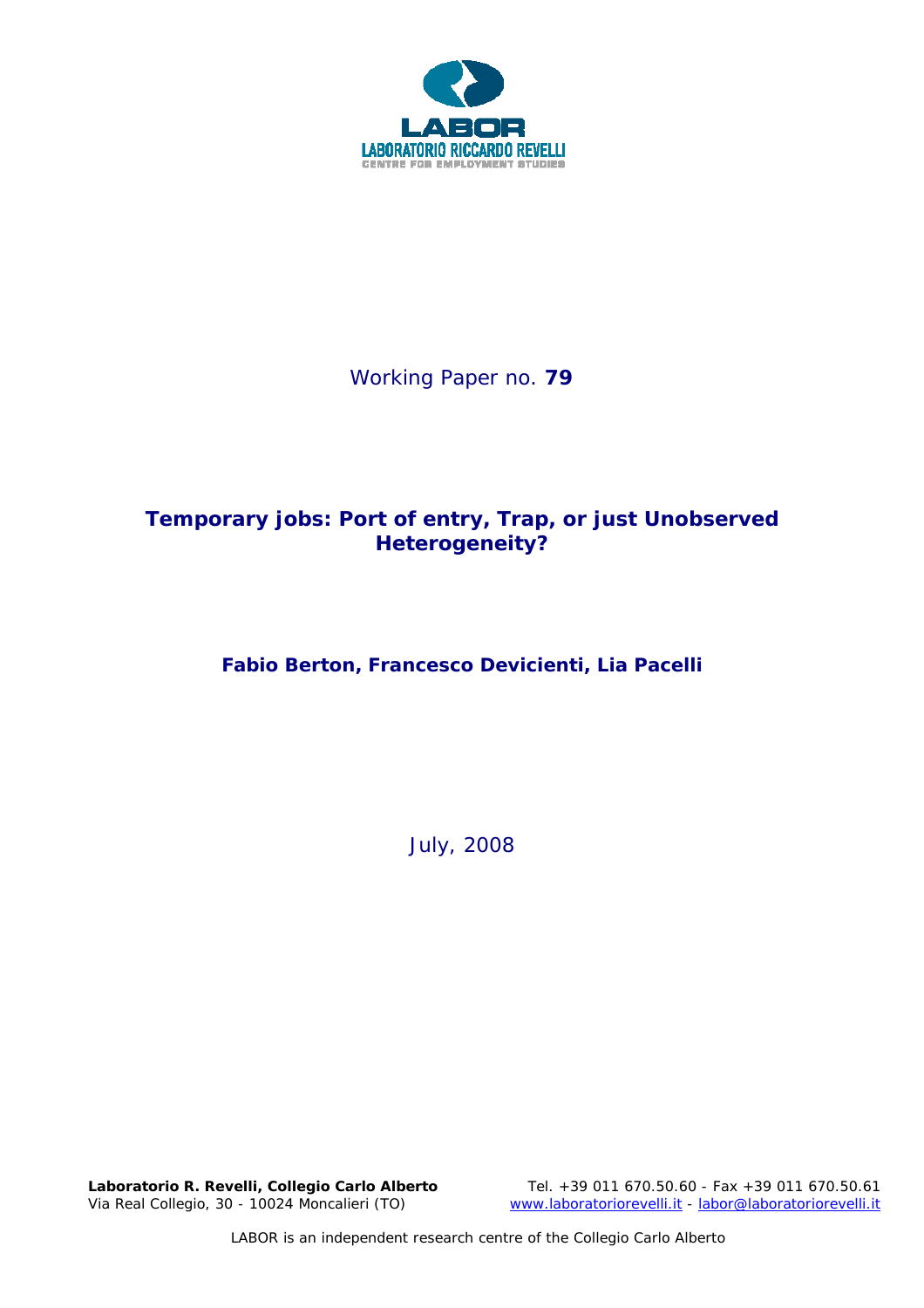# Temporary Jobs: Port of Entry, Trap, or just Unobserved Heterogeneity?

Fabio Berton<sup>(a)</sup>, Francesco Devicienti<sup>(b)</sup> and Lia Pacelli<sup>(b)</sup>

(a)LABORatorio R. Revelli - CCA (b) University of Turin and LABORatorio R. Revelli - CCA

July 24, 2008

#### Abstract

We use a discrete-time dynamic multinomial logit model with fixed effects to study the port of entry versus trap hypotheses of temporary contracts in Italy. The WHIP data allows us to observe several kinds of temporary contracts and to distinguish between contract transformations occurring within the same firm and job changes across different employers. After controlling for contract sorting due to workers' unobserved heterogeneity, we find evidence of state dependence in the form of: (i) contract persistence: whatever the initial state of a worker, retaining the same contract is always the most likely outcome; (ii) port of entry: the transition to open ended employment is more likely for individuals holding any type of temporary contracts than for the unemployed; (iii) yet, not all temporary contracts are the same: training contracts are the best port of entry, while quasi-subordinate work is the worst. (iv) When controlling for transitions within or between firms it emerges that the port of entry is observed mainly within the same firm, where a long cursus honorum from temporary to open ended contracts comes to light. Long-lasting open ended jobs are the only port of entry across firms.

Jel classification: J41, J63 Key words: temporary jobs, state dependence, fixed effects

We thank David Card, Christopher Flinn and participants at the conference on Labor market flows, Productivity and Wage dynamics, Moncalieri 2007, and the seminar held at the University of California, Berkeley. Usual disclaimers apply. Corresponding author Lia Pacelli, tel: +39 011 670 5064; fax: +39 011 670 5061; elm: pacelli@econ.unito.it.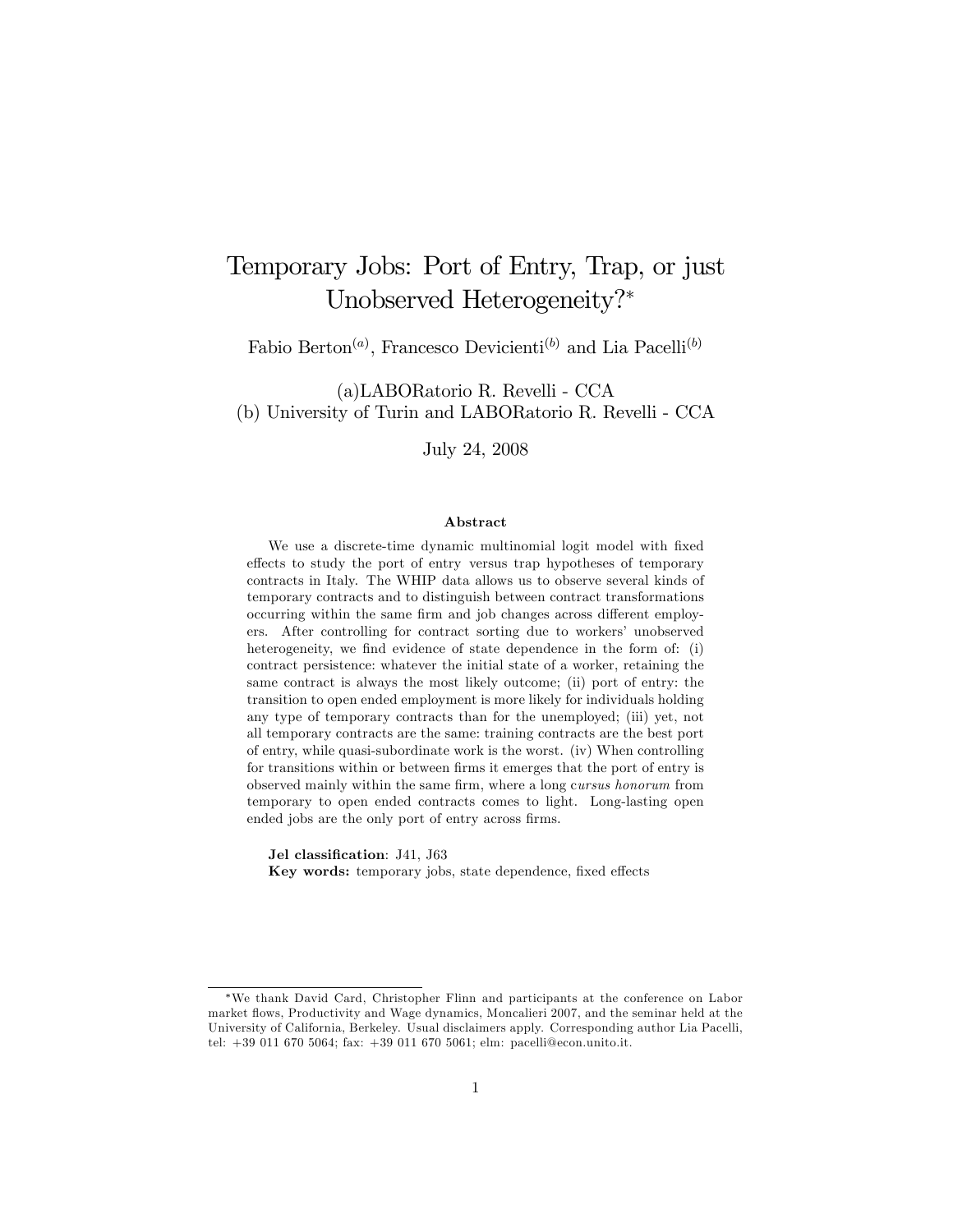#### 1 Motivation and literature

Temporary work represents a growing share of the employed workforce in many European countries. The EU25 average was 11.7% in 1997 and reached 14.9% in 2006, with the highest shares found in Spain (34.0%), Portugal (20.6%) and Poland (27.3%) (European Commission, 2007). As well, flows into temporary employment are all but negligible: during the nineties, over 90% of new hires have been signed under temporary contracts in Spain (Dolado et al., 2002); in Italy, whose share of temporary contracts was 13.1% in 2006, about 50% of the workers entered employment through a temporary job, as we document below.

Several reasons stand behind these developments. From the employers' perspective, the availability of temporary jobs is tantamount to a reduction in firing costs, which is particularly valuable in an uncertain environment where ordinary jobs are characterized by high employment protection (Bentolila and Bertola, 1990; Bertola, 1990; Booth, 1997). Temporary jobs can be attractive from the labour supply standpoint too: they may allow a reduction of the unemployment  $\rm{duration}^1$  and contribute to a decline in the unemployment rate of the weakest segments of the labour force. In addition, temporary jobs may represent a port of entry to more stable career paths and be useful for reaching a better combination of work and family life. However, the literature seems to be less unanimous on this last point. Indeed, while agency jobs allow high-skilled British women to work out a better combination of work and non work life, job instability is found to negatively affect family formation in the US, Spain and Italy (Albert and Bradley, 1998; Ahituv and Lerman, 2005; De La Rica and Iza, 2005; Bratti et al., 2005). Furthermore, concerns have been expressed that people in such flexible working arrangements may be at risk of experiencing precarious career paths and, at the extreme, exclusion from the labour market (DíAddio and Rosholm, 2005).

All over Europe, temporary jobs are often associated with poorer labour conditions. In fact, comparing British temporary workers and permanent ones, Booth et al. (2002) estimate a negative wage gap of about 10%; recent studies have found that temporary workers feel the highest level of job insecurity (Clark and Postel-Vinay, 2008) and that the social protection systems often fail to provide them with an adequate coverage (e.g. Madama and Sacchi, 2007, for Italy). All this reinforces the concerns that, overall, temporary jobs may be lower quality jobs.<sup>2</sup> Overall, the literature does not seem to support the claim that workers *choose* a flexible career, made of repeated temporary employment spells. Hence the main question becomes "are temporary jobs a port of entry toward open ended contracts or do the workers run the risk of being trapped into temporary jobs?" The existing literature concludes that the port of entry

<sup>1</sup>Alonso-Borrego et al. (2005) and Berton and Garibaldi (2006) show theoretically that unemployed workers searching for a temporary job experience a shorter unemployment duration. This result Önds empirical support in Blanchard and Landier (2002) for France, Bover and Gomez (2004) for Spain, De Graaf-Zijl et al. (2004) for Netherlands, Van Ours and Vodopivec (2006) for Slovenia and Berton (2008) for Italy.

 $2<sup>2</sup>$  For an in depth analysis of working and non working conditions of temporary workers in Italy see Berton et al. (2008a).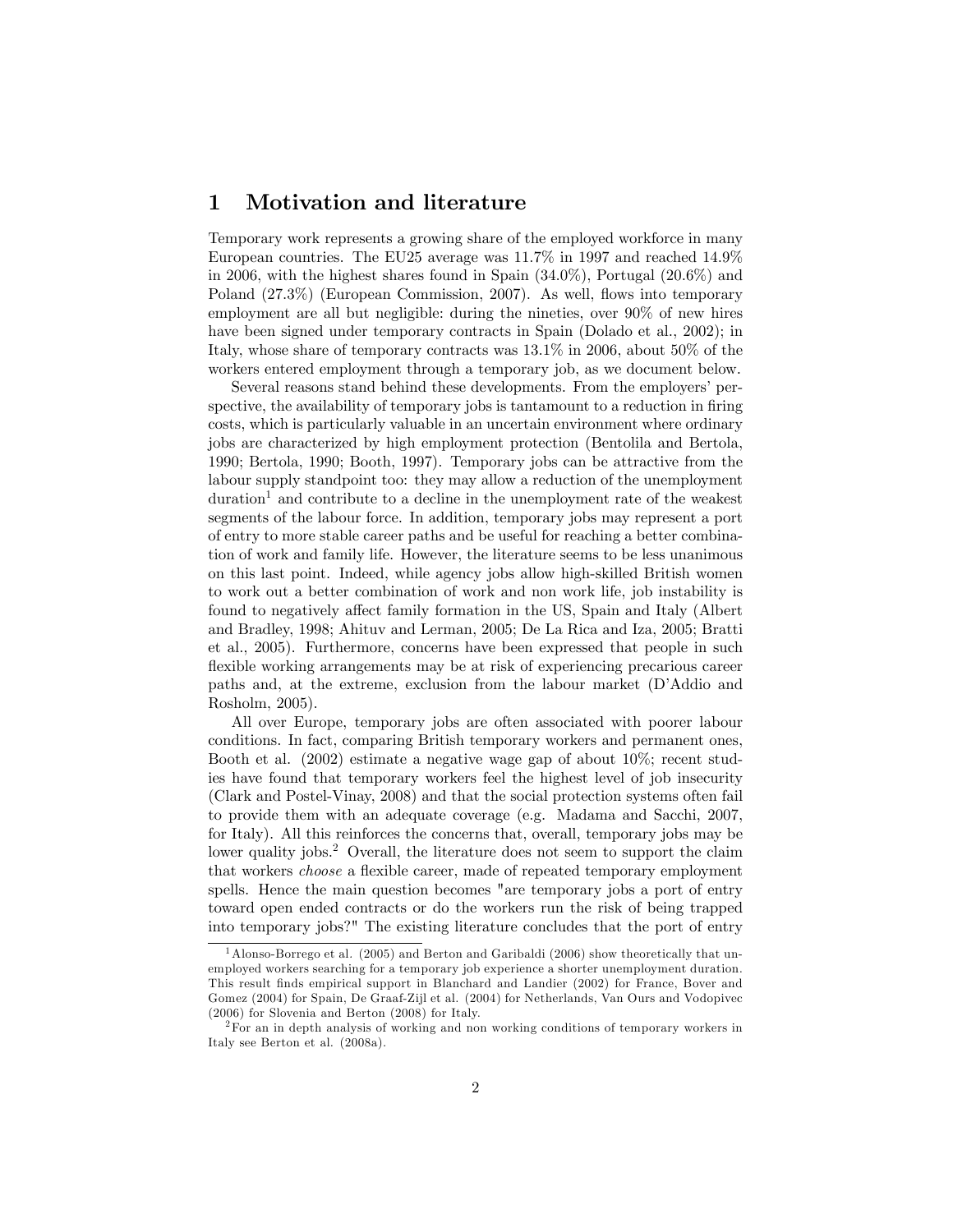hypothesis holds for some countries but not for others. Booth et al. (2002) find that young men are those who make the transition from temporary to permanent jobs more often in the UK. Hagen (2003) finds that temporary jobs act as a port of entry in Germany, but they also increase the probability to enter Öxed term employment once more. The results by Hotchkiss (1999) and Autor and Houseman (2002) display no evidence of the port of entry hypothesis in the US, as well as Güell's and Petrongolo's (2007) and Casquel's and Cunyat's (2004) for Spain. De Graaf-Zijl et al.  $(2004)$  in turn find that temporary contracts in the Netherlands reduce the unemployment duration but do not represent a port of entry. As for Italy, the available evidence is only partial and not conclusive. Gagliarducci (2005) writes that the probability of obtaining an open ended job grows with the duration of the current spell in temporary employment, but decreases with the number of past temporary spells, so that it is not temporary jobs per se to be detrimental for future career opportunities, but their repetition. His multi-state multi-spell duration analysis allows for a rich dynamics and controls for unobserved heterogeneity (though random effects), but computational tractability requires that the analysis be confined to only three, highly aggregated, labour market states. Ichino et al. (2008) focus on the jobs provided by one type of temporary contracts - agency contracts - in Tuscany and Sicily: their effect on the probability of being employed again eighteen months later is positive in the former region, but not significant in the latter. Picchio (2006) tackles the hypothesis of persistence; his evidence supports this argument, but is limited by the short time span of the analysis and, once again, by a wide aggregation of the types of contracts.

We study the port of entry versus trap-effect hypotheses on the Italian labour market, in the medium run and in a multi state framework. We distinguish among contracts with different features (open ended, fixed term in strict sense, but also trainees, apprentices, quasi subordinate workers, self employed) and we include non work as a further labour market state. In order to do so, we use the Work Histories Italian Panel (WHIP), a large dataset provided by the LAB-ORatorio R. Revelli and based on the administrative archives of the National Institute for Social Security (INPS). WHIP is a matched employer-employee database, which also allows us to observe whether the worker is employed in the same firm in two different points in time, with the same or with a different contract; i.e. we can distinguish between job changes and contract transformations within the same firm. Our econometric approach is based on a discrete-time dynamic multinomial logit model with "fixed effects". While the Markovian assumption embedded in these models imply that the dynamics of the process is kept relatively simple, the crucial advantage is that the estimates of transition parameters are robust to any specification of the distribution of unobserved heterogeneity (Magnac, 2000).

Our main results are the following. Individual heterogeneity plays an important role in sorting the workers into the different types of contracts. Nonetheless, whatever the initial state of a worker, retaining the same contract is always the most likely destination, even after individual heterogeneity is controlled for. Despite this evidence of persistence, and in contrast with Magnac's own results for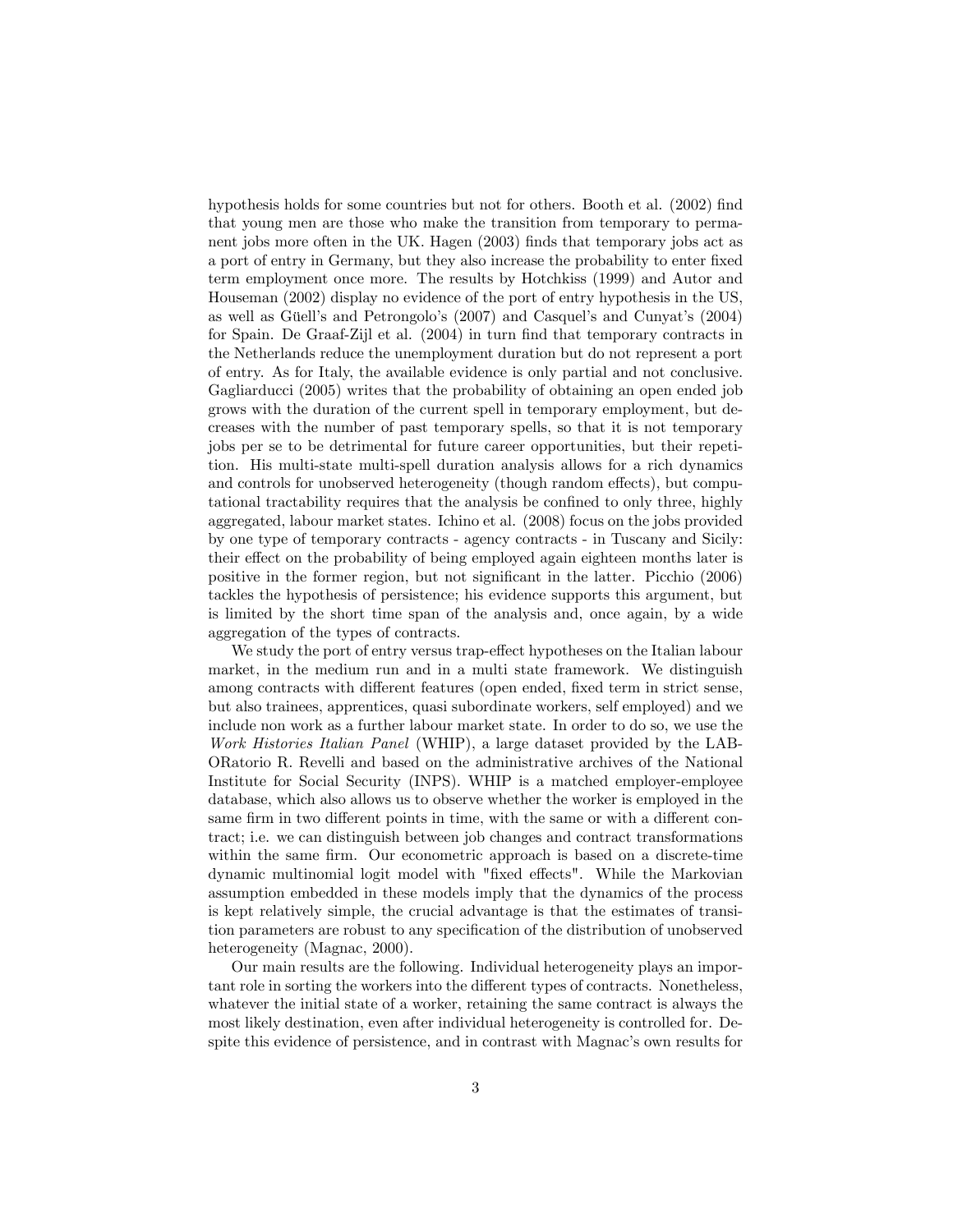France, the port of entry hypothesis cannot be denied in Italy, in the sense that the transition to open ended employment is more likely for individuals holding any type of temporary contract than for unemployed individuals. However, some temporary contracts are better than others in providing access to open ended employment: our results suggest that training contracts are the best port of entry to open ended employment, while quasi subordinate work is the worst. Finally, an important qualification to the trap-effect hypothesis is found once controlling for transitions between firms as opposed to permanence within the same firm. In fact, our results indicate that both port of entry and contract persistence are present within the same firm more than across firms, i.e. it emerges a sort of long *cursus honorum* within the firm from temporary to open ended contracts. The only condition that increases the probability of getting an open ended contract in a *new* firm is having had a long employment spell with an open ended contract in the current Örm.

The paper proceeds as follows: section 2 reviews the theoretical reasons for the different forms of state dependence, while section 3 presents our econometric approach. Section 4 brieáy describes the institutional framework and section 5 presents the data. Sections 6 and 7, respectively, discuss the descriptive evidence and the econometric estimates. Section 8 draws the main conclusions.

#### 2 The theoretical framework

A number of reasons emerge in the literature to explain why temporary jobs may act as a port of entry into open ended employment, which may occur both within the same firm - i.e., the temporary contract is converted into an open ended one - or between Örms, with or without an intervening spell of unemployment.

Within the same firm, temporary jobs can be used as a screening device. Since ability cannot be perfectly observed, employers often decide to post temporary vacancies in order to screen the workers, and to retain with an open ended contract only the ones who proved to be more productive. The key aspect is the length of the learning process, to be able to assess whether a workerís permanence in a given firm with a temporary contract is justified by a "normal" screening process. To the best of our knowledge no such measure is available in the literature.<sup>3</sup>

Temporary work in one firm may also be a port of entry to open ended employment in another firm. This is more likely to occur if temporary workers receive general purpose training in their current job, as this would increase their human capital with respect to unemployed individuals. However, the bulk of the empirical evidence argue that temporary workers receive less training than workers hired on an open ended base (Bassanini et al., 2005). Finally, even if no training is provided, temporary jobs may allow the worker to build a network of contacts that in turn may increase open ended employment opportunities.

<sup>3</sup>Anecdotal evidence collected with interviews to human resource managers points to a screening period of about nine months, depending also on the occupation.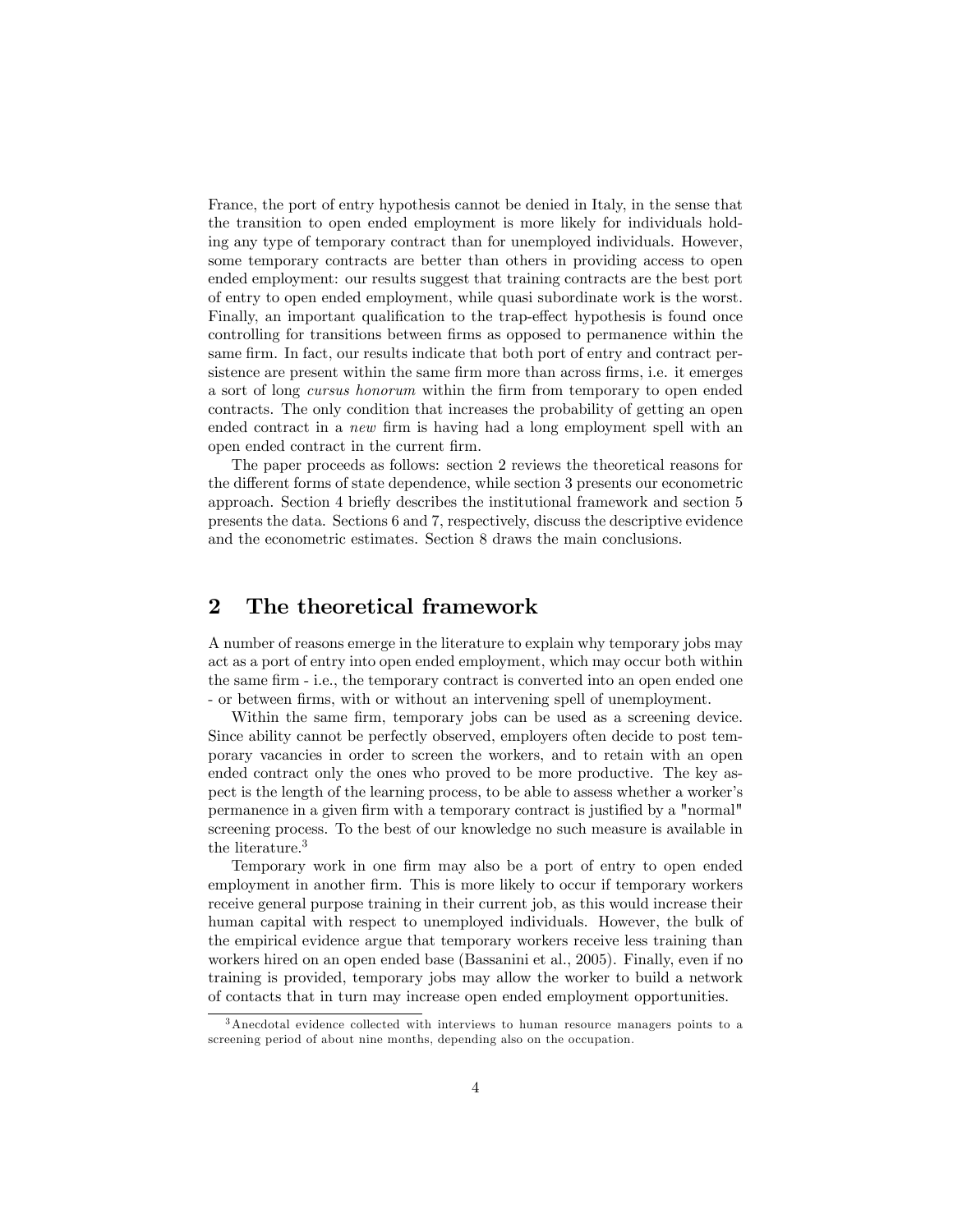Temporary jobs may also become a trap. On the one hand, when the mechanisms leading to the port of entry are not activated during a temporary contract, the latter will eventually result in either unemployment or successive spells of temporary work. This may lead to human capital depreciation and a deterioration of the future prospects of getting a permanent job, representing one case of true "scarring effect" of temporary work. $4$ 

On the other hand, the literature points to individual heterogeneity as a mechanism sorting individuals into different contracts, thereby explaining some or all of the observed state dependence. From this perspective tastes and preferences are one obvious candidate. Persistence in temporary employment is observed as long as some individuals prefer temporary jobs. One reason to do that is the need to combine work and family life; however, as mentioned before, the empirical evidence does not generally support this conjecture and the argument of a preference for temporary jobs is not supported by the data on job satisfaction and job security (Clark and Postel-Vinay, 2008). Worker heterogeneity may also be present in their budget constraint, e.g. some individuals searching in the labour market may face liquidity constraints. Despite possibly being high productivity workers, they may rationally choose a temporary job because more protected positions are not easily, or quickly, available. Therefore the individuals with a more stringent budget constraint - who need to earn a wage as soon as possible - sort into fixed term contracts;<sup>5</sup> as long as the constraint persists we should therefore observe also persistence in the type of labour contract. Hence, persistence in temporary contracts is due to a confounding factor (unobserved heterogeneity in workers' outside options), and it should fade as soon as the constraint relaxes.

Persistence in temporary contracts may also arise as a result of employers' behaviour in the face of heterogeneity in the Örm-worker match quality. As pointed out by Güell and Petrongolo  $(2007)$ , even in the presence of perfectly observable worker types, Örms may use temporary contracts simply because they are a cheaper and more flexible factor of production. In this case, firms are trading off lower labour costs with a higher quit rate and the risk of losing productive matches, as temporary contract workers are more likely to quit in order to accept a better match with respect to permanent workers. Using a partial equilibrium search and matching model, they show under what conditions temporary contracts (i) are never converted to permanent contracts, (ii) are converted before their legal limit, (iii) are converted only at the end of the legal limit. It turns out that temporary contracts that are never converted could coexist with both early and late conversions. In particular, both a higher match productivity and more favorable workerís outside options, which make a workerís quit threat more credible, increase the probability of contract conversion (early conversions above all).

When individual ability is not perfectly observable by the employers there

<sup>4</sup> In the event history literature this type of state dependence is often referred to as occurrence dependence (Lancaster, 1990).

<sup>5</sup> This is the intuition behind the theoretical models proposed by Alonso-Borrego et al. (2005) and Berton and Garibaldi (2006).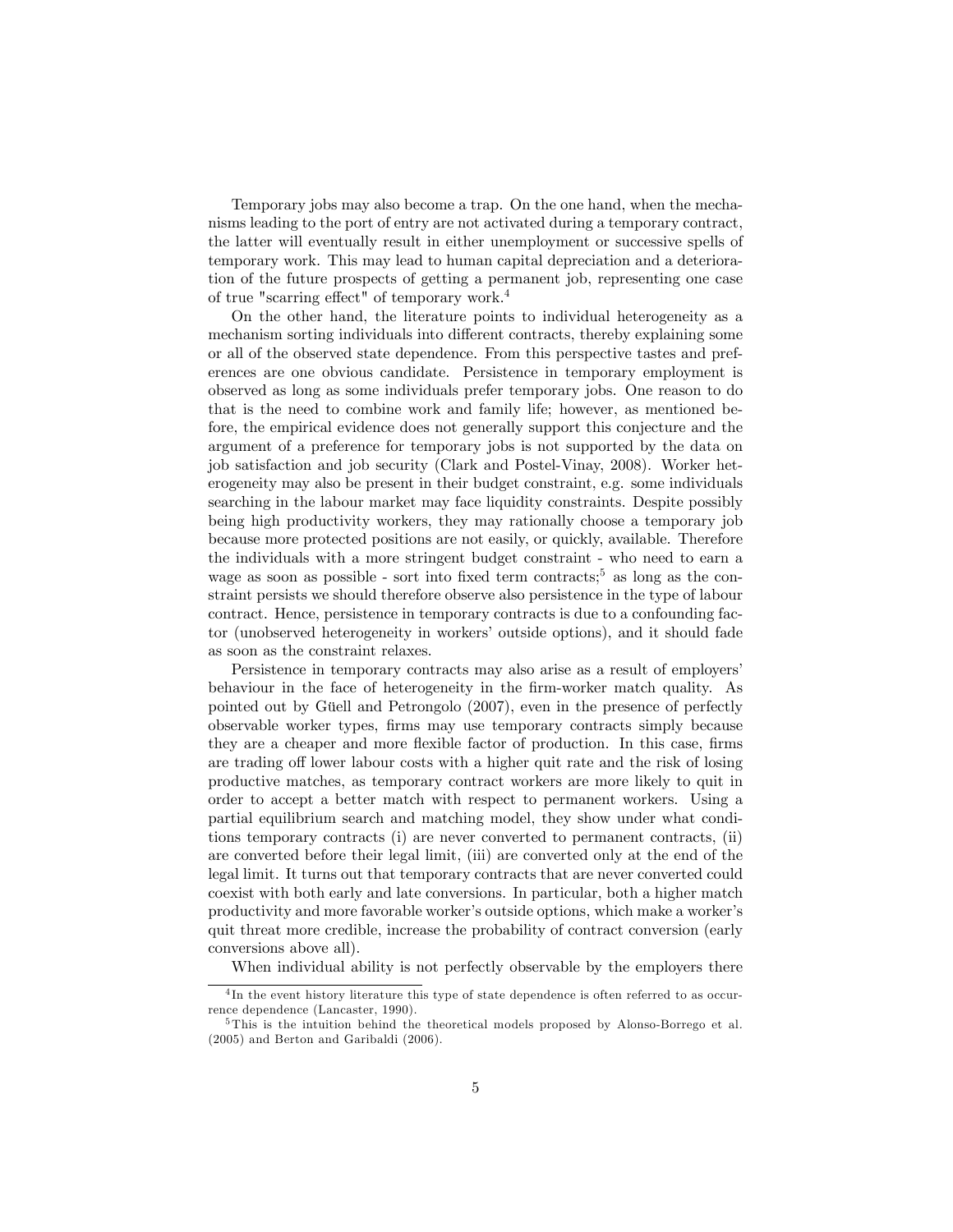is room also for statistical discrimination.<sup>6</sup> At least three mechanisms may induce employers to believe that former temporary workers are less productive: i) on the previous job they received less training and had themselves a lower incentive to invest in human capital (a sort of self fulfilling prophecy); ii) the previous employer hired them on a temporary arrangement just to face a demand upturn, but retention was unprofitable due to low productivity: iii) they failed the screening period proving to be of lower ability. Employers are therefore prone to offer them another temporary position. In this case persistence in temporary jobs is not due to some (observable or not) individual characteristic, but to past temporary jobs themselves, leading to a second case of true scarring effect.

As Dolado et al. (2002) point out, there is currently no theoretical approach that is able to contemplate all these mechanisms at once; moreover, in the real world they are likely to overlap. A fully structural model is beyond the scope of the present work; we estimate a reduced form model, where we control for the role of individual heterogeneity as well as possible; residual effects will be interpreted in the light of what has been discussed above. From this perspective, a high probability to move from a temporary to an open ended position within the same firm would support the hypothesis of temporary contracts as a screening device, while the same kind of transition across firms will be interpreted as evidence for a more general port of entry hypothesis. Persistence in temporary jobs will be interpreted as a true scarring effect of past temporary work when emerging from transitions across firms; when emerging within the firm it would support the idea of cost reduction behaviour by the employers.

An additional and specific feature of this work is to contrast different temporary contracts, as they provide different mixtures of labour cost, protection, renewals within the same firm and training, as discussed in section four.

#### 3 The econometric strategy

We are interested in dynamic models in which a high number of labour market states can be taken into account and it is possible to disentangle the effect of individual heterogeneity from the effect of past labour market experiences. In this respect, a trade off is faced when choosing the appropriate econometric model. On the one hand, continuous time models (e.g., the event-history analysis used by Bonnal et al., 1997 and Gagliarducci, 2005) are in general more careful about the dynamics of the process and less on controlling for unobserved heterogeneity, which is often described as a random effect that multiplicatively enters a proportional hazard. On the other hand, multi-state models in discrete time allow the introduction of unobserved fixed effects, possibly correlated with other individual characteristics, and without the need to resort to distributional assumptions, but at the cost of a poorer dynamic specification: usually, a Markov chain. Since

 $6$  See the seminal papers by Phelps (1972) and Arrow (1973).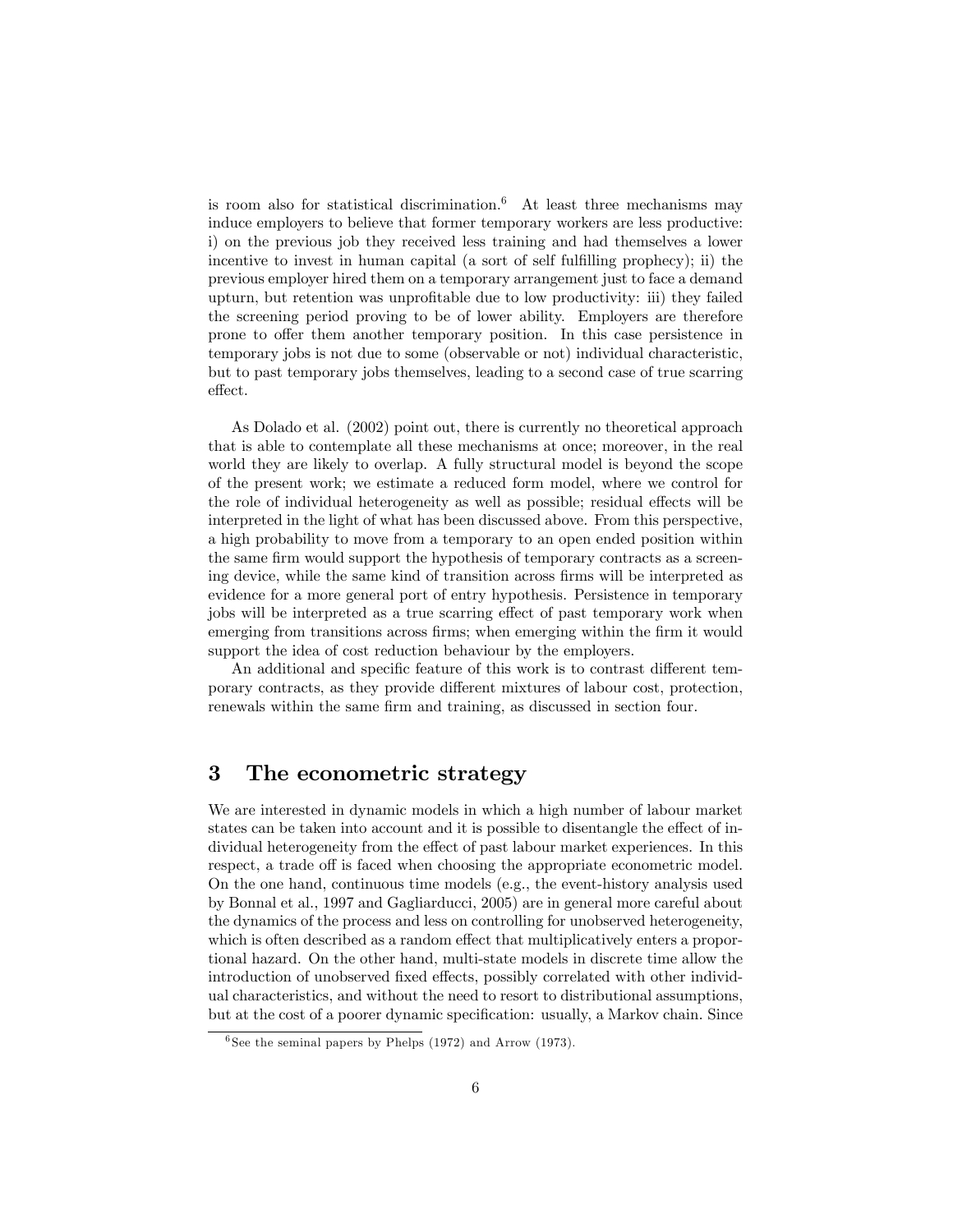our two main concerns are in áexibly controlling for unobserved heterogeneity while maintaining a high disaggregation of the labour market states, we follow the second strategy and use the approach proposed by Magnac  $(2000)^7$ 

The model reads as follows: for each individual  $i \in \{1, ..., N\}$  the latent propensity level  $y_{ijt}^*$  to be in state  $j \in \{0, ..., K\}$  at time  $t \in \{2, ..., T\}$  is a function of the lagged state variables and of unobserved heterogeneity  $\epsilon_{ijt}$ 

$$
y_{ijt}^* = \sum_{k=0}^K \delta_{kj} 1[y_{it-1} = k] + \epsilon_{ijt}
$$
 (1)

where  $1[\cdot]$  is an indicator function. The unobserved components  $\epsilon_{ijt}$  are decomposed into an individual and state specific effect  $\alpha_{ij}$  and residuals  $u_{ijt}$ . Observed states are the states with maximum propensity

$$
y_{it} = j \text{ if } y_{ijt}^* = Max_l(y_{ilt}^*)
$$
\n
$$
(2)
$$

If the residual components  $u_{ijt}$ , conditional on  $\alpha_{ij}$ , are extreme value distributed and independent across states, individuals and periods, the probability to be in state j at time t for individual i given that she was in state  $k$  in the previous period, reads

$$
\Pr\{y_{it} = j|y_{it-1} = k; \alpha, \delta\} = \frac{\exp(\delta_{kj} - \delta_{k0} + \alpha_{ij} - \alpha_{i0})}{1 + \sum_{l \neq 0} \exp(\delta_{kl} - \delta_{k0} + \alpha_{il} - \alpha_{i0})}
$$
(3)

Identification of the state dependence parameters  $\delta_{kj}$  requires a normalization constraint, namely to set to zero the parameters related to one of the destination states, here  $j = 0$ . Therefore,  $\alpha_{i0} = 0$  and  $\delta_{k0} = 0$ , for any k. The interpretation of the  $\delta_{kj}$  is easier once the following ratio is considered, independent of the individual and state specific effect  $\alpha_{ij}$ :

$$
\frac{\Pr\{y_{it}=j|y_{it-1}=k;\alpha,\delta\}}{\Pr\{y_{it}=0|y_{it-1}=k;\alpha,\delta\}} = \exp(\delta_{kj} - \delta_{0j})
$$
\n
$$
\frac{\Pr\{y_{it}=j|y_{it-1}=0;\alpha,\delta\}}{\Pr\{y_{it}=0|y_{it-1}=0;\alpha,\delta\}}
$$
\n(4)

The state parameters  $\delta_{kj}$  are identified once the additional normalization  $\delta_{0j} =$ 0, for any  $j$ , is imposed. Quoting Magnac, the interpretation is as follows: "...if  $\delta_{kj}$  is positive, the odds of being in state j with respect to state 0 when the lagged state is  $k$  are larger than when the lagged state is  $0"$ . Choosing "non work" as the reference state, the estimated  $\delta_{kj}$  are informative of the nature of state dependence found in the data, i.e. whether a port of entry or a trapeffect dominates for the different types of contracts considered. If a trap-effect

 $7\,\mathrm{In}$  our experience a random-effect multi-state multi-spell approach is also computationally more demanding, especially when the number of states considered is high. However, it remains attractive for the opportunities it offers to simulate workers' complete labour market histories and to perform welfare analysis. We pursue such an approach in a companion paper (Berton et al., 2008b).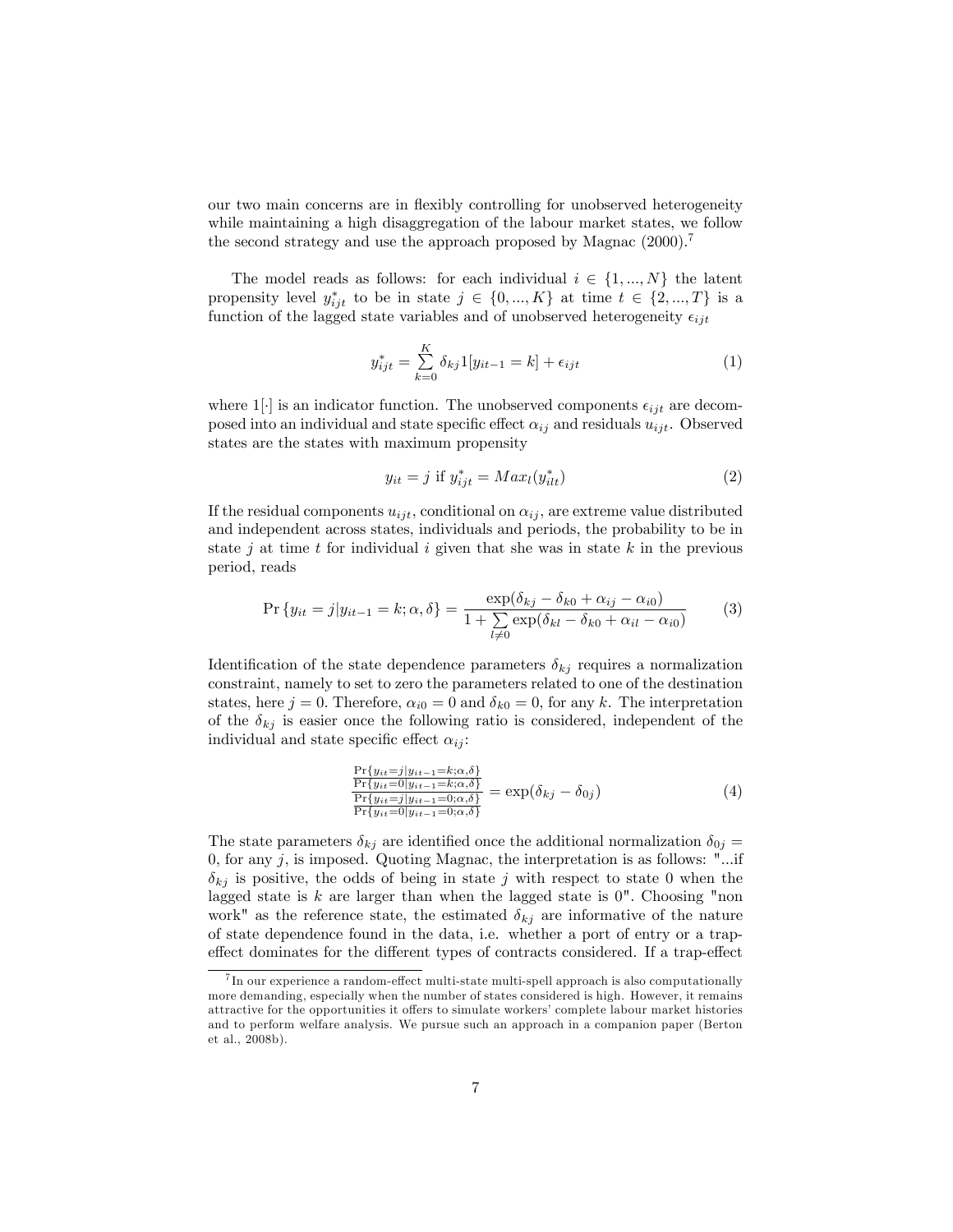holds, the estimated transition parameters are larger when the lagged and the current states are equal than when they differ, i.e.  $\delta_{kk} > \delta_{kj}$ , for any  $j \neq k$ . In principle, this type of state dependence does not exclude a port of entry effect, i.e.  $\delta_{k,j=1} > 0$ , where  $j = 1$  denotes open ended employment. In this case, the positive state parameter  $\delta_{k,j=1}$  means that getting an open ended contract as the destination state is easier if the current state is  $k$  (say any of the temporary contracts) instead of non work.

Estimation uses a conditional maximum likelihood method (CML). As shown by Magnac, the individual likelihood contribution is

$$
\Pr\{y_{i2}, ..., y_{iT-1}|y_{i1}, Y_{i1}, ..., Y_{iK}, y_{iT}\} = \frac{\exp\sum_{k>0}\sum_{j>0}\left(\sum_{t>1}[y_{it} = k] \times 1[y_{it-1} = j] \times \delta_{jk}\right)}{\sum_{B}\exp\sum_{k>0}\sum_{j>0}\left(\sum_{t>1}[y_{it} = k] \times 1[y_{it-1} = j] \times \delta_{jk}\right)}
$$
\n(5)

where  $Y_{ik} = \sum_{i=1}^{T-1}$  $\sum_{t=2} 1[y_{it} = k]$  is the number of occurrences of state k for individual i  $\sqrt{ }$ 

from time 2 to  $T-1$  and  $B=$  $b = (y_{i2}, ..., y_{iT-1}) | \forall k > 0; \sum_{k=0}^{T-1}$  $\sum_{t=2}^{T-1} 1[y_{it} = k] = Y_{ik}$ is the set of all the possible state sequences that are compatible with the number

of occurrences of each state. This method compares the work histories that are equivalent in terms of the number of occurrences but differ for the sequence of the states. The variability between time 2 and  $T-1$  is informative about the transitions among states; for this reason, stable histories do not enter the likelihood function and at least four periods must be observed. As we explain in sections 4 and 5, our specification includes seven labour market states and up to seven yearly observations are used in the analysis.

Three considerations are in order before applying this econometric approach to our case. First, we do not explicitly account for initial conditions. This is viable, because our empirical analysis is based on a sample of entrants in the labour market (everybody is in the same state - non work - before their initial employment spell) and because controlling for individual fixed effects we control for the initial endowment of human capital and ability.

Second, the model proposed by Magnac works out the problem of unobserved heterogeneity in a very elegant way without any distributional assumption. Nonetheless, it's not able to take into account the effect of time varying covariates. In other words, the state dependence we observe after controlling for fixed effects could be due to some individual characteristics that vary in the time interval we observe.<sup>8</sup> One obvious candidate is human capital, that is expected to increase more in open ended and in training contracts. However, no other obvious candidates emerge once we control for the contract type, and

<sup>&</sup>lt;sup>8</sup> Along the lines of Magnac, Honorè and Kyriazidou (2000) propose a solution to this problem. However, the conditions for the identification of the coefficients of time-varying characterisitcs - i.e.  $x(t)$  should be almost constant when the state changes - are too datademanding to be reasonable in our context.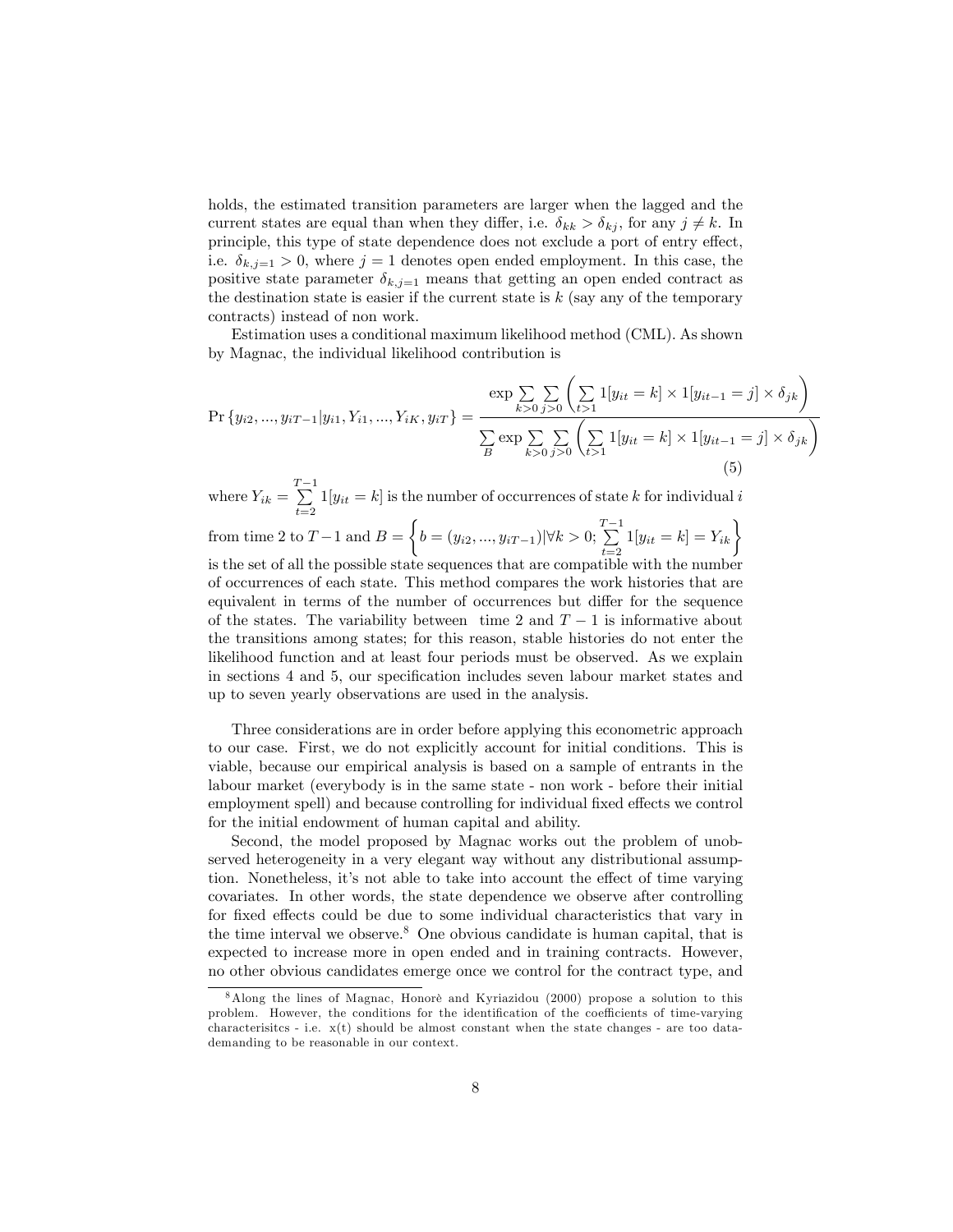hence indirectly for the possibly different rate of accumulation of human capital. Moreover, averaging over the first six years of one's career prevents any possible start up period bias.

Finally, persistence within a contract can in fact be due to an ongoing screening process on the match quality - as argued in section 2 - instead of being due to a true "scarring effect" of past temporary work. Since in this case the main issue is the length of the screening period, one way to at least partially control for this fact is to look at transitions over increasing time intervals: we do this by estimating the model at one year and at two year intervals. To single out further the two mechanisms, we next control for the fact that the worker is employed with the same contract in two points in time in the same firm or in a different firm. Hence we separate transitions not only between/within contracts but also between/within Örms as a further set of labour market states. The length of the screening process is unobservable; however, if persistence with a temporary contract within the same Örm is "too long", this can be interpreted as indication of a cost reducing behaviour on the part of the firm.

#### 4 The institutional framework

Our analysis covers the years 1998 - 2004, i.e. the period immediately after the flexibilization of the Italian labour market was fully implemented. In fact, the period of analysis follows the 1997 "Treu" law that introduced agency contracts, reformed fixed term contracts and apprenticeship, promoted the diffusion of part time jobs and training contracts and reintroduced probation contracts  $(tirocinio)$ . Another type of flexible jobs, quasi subordinate contracts, had been introduced in 1996.<sup>9</sup> The last year in the data is 2004, before another comprehensive reform, the Law 30/2003 ("Legge Biagi"), was actually implemented. So we focus on a period in which legislation on temporary contracts was quite constant (with the exception of 2001 fixed term contracts' reform).

A brief discussion of the different features of the various contract types is in order.

- Fixed term contracts were introduced in Italy in 1962 but never widely used; collective bargaining allowed their use more and more over the '90s and the 1997 law set an easier access to them for all firms by law; their almost complete liberalization occurred in 2001. In fact, there is no maximum duration for fixed term contracts since sequences of fixed term contracts within the same firm are allowed. They provide for no training obligations and no social security rebates.

- Agency contracts were introduced in 1997 and became effective in  $1998$ <sup>10</sup> With agency contracts the provider hires the worker and sends her to the firm;

<sup>9</sup> The contract existed before 1996, but was not widely used and - as social security contributions were almost not due - its actual use could not be recorded. See Berton et al. (2005) for details.

 $10$  For this reason the share of agency workers in our sample - the flow of workers who entered the labor market on 1998 - is very small. For details on this contract see Ichino et al (2008).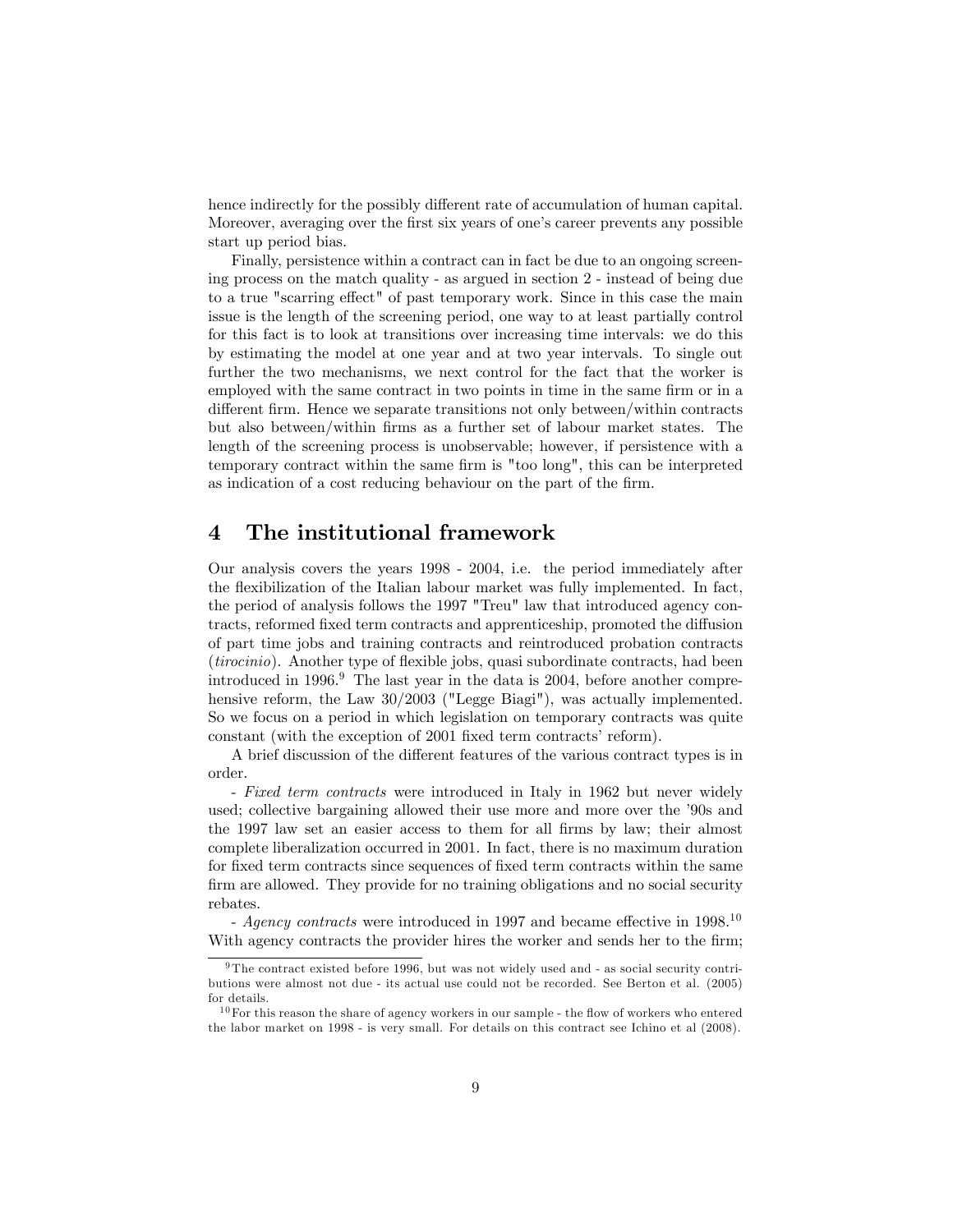the Örm pays the wage to the worker (without reductions) and a search cost to the provider. They can last for a maximum of 24 months but are renewable within the same firm. They provide for no training obligations and no social security rebates.

- The training contract was introduced in 1984. It can last a maximum of 24 months and is *not* renewable within the same firm. Only individuals under 32 years of age can be hired with this contract. It provides to the firm from 25% to almost 100% rebate on the Social Security contributions; to the worker a minimum of formal training.<sup>11</sup>

- Apprenticeship was introduced in the early Fifties. Apprentices receive a minimum amount of external and on the job training and the employer enjoys a full Social Security contributions rebate. Its maximum duration is 5 years and is not renewable within the same firm. Only individuals under 24 years of age can be hired with this contract.

- *Quasi subordinate* workers are formally self employed but de facto dependent workers.<sup>12</sup> No training has to be provided by the firm. Social security contributions are lower than those of dependent workers. When the contract was introduced in 1996 it was for non manual jobs only, but this limitation disappeared in 2001. Quasi subordinate contracts can be extended and repeated at will.

- Self employed workers observed in WHIP include all professional persons without an autonomous social security fund, as well as artisans and traders. Since they are proper self employees, there's no room for questions about maximum duration, extensions and renewals.

In general, the use of temporary contracts of any kind to substitute workers on strike is forbidden and sequences of temporary contracts face no limits provided the employer is different.

Open ended contracts have no stated duration, no training obligations and no social security rebates. They can be broken through individual or collective layoffs. Individual layoffs in Italy are allowed at no cost for just cause only.<sup>13</sup> If a judge rules that the dismissal lacked the ground of just cause, larger firms (more than fifteen employees) are forced to re-hire the worker and to pay her a compensation; in smaller firms a severance payment is due.<sup>14</sup> In larger firms layoffs occur mainly through collective dismissals, whose access is not difficult. Italian open ended contracts are therefore not so "permanent" as common knowledge often believes.

We aggregate all the observable temporary contracts in five homogeneous groups, and we add open ended contracts and non work for an exhaustive set of seven mutually exclusive labour market states: (i) open ended contracts, (ii)

 $11$ The rebate differs according to regional unemployment rate, and has been decreased over time. See Contini et al. (2003) for details.

 $12$  See Berton et al. (2005) for details.

 $13$  Misconduct, but also firm restructuring or lack of demand.

 $14$  See Garibaldi et al. (2004) for details.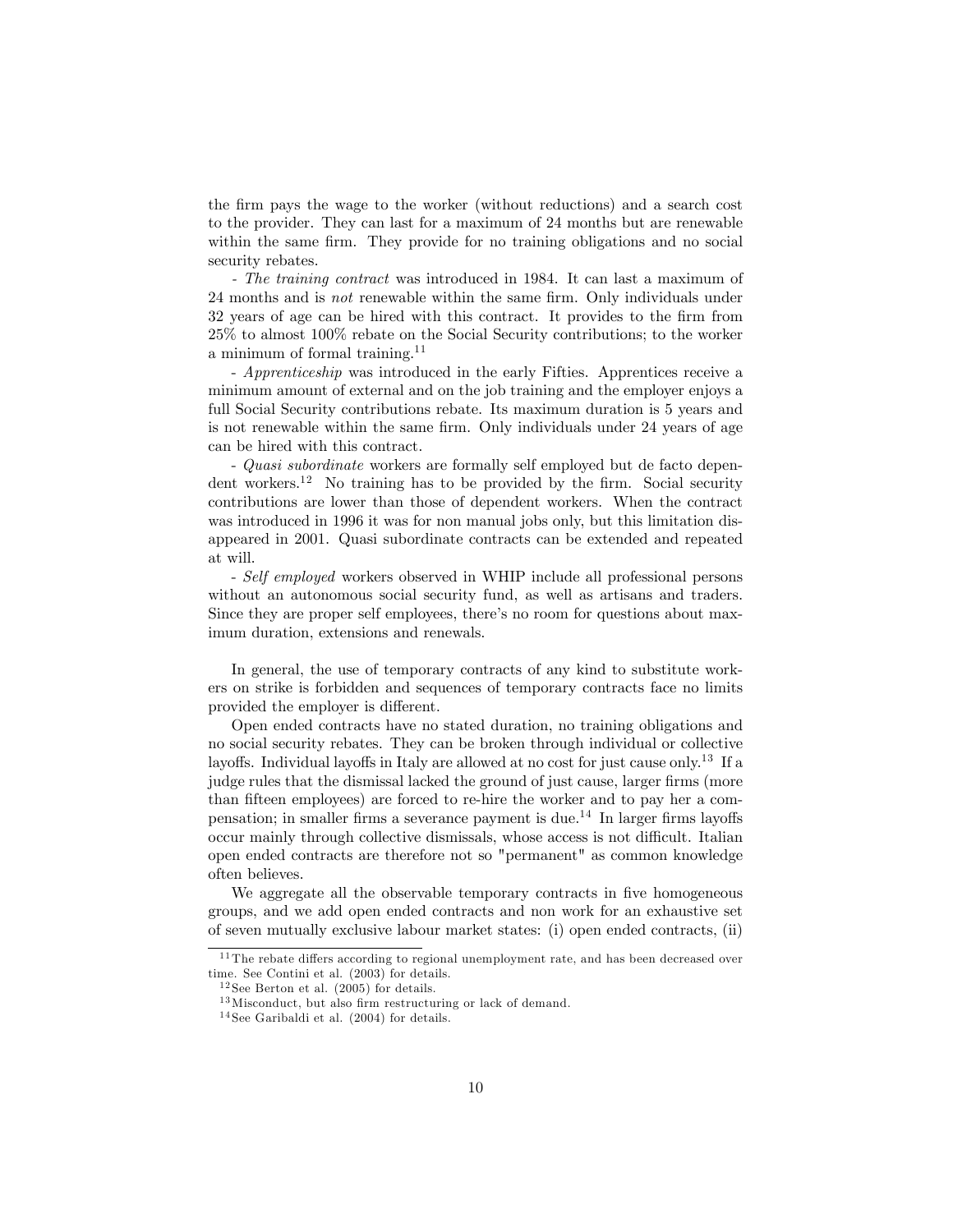fixed term contracts<sup>15</sup>, (iii) training, (iv) apprenticeship, (v) quasi subordinate work, (vi) self employees (artisans, traders, professionals) and (vii) non work.<sup>16</sup>

#### 5 The data

We use WHIP, the Work Histories Italian Panel, a large work histories dataset built up by LABORatorio R. Revelli from the Italian social security administration archives.<sup>17</sup> It includes self employees, quasi subordinate workers, benefit recipients as well as employees. It excludes only civil servants hired on an open ended contract, agricultural workers, high skill professions (e.g. lawyers). It also excludes workers in the black economy, by definition.

To perform our empirical analysis, we select a flow sample of entrants in employment. To be more specific, we select native people under 40 years of age never observed in employment between 1985 and 1997 that start their Örst paid job during 1998; we follow them until the end of 2004. We exclude from the analysis those who work with a fixed term contract in the public sector, as their eventual transition to an open ended contract in the same public sector would be unobservable. In this setting, absences from the archive can be easily labelled "non work" spells, as transitions back and forth to non observed contracts (i.e. a permanent position in the public sector, or a high skill profession) are extremely unlikely.<sup>18</sup>

For employees, we observe the firm that employs them. So we observe whether they stay with the same firm over time or move across firms, and whether or not such a move entails a change in the contract type. I.e., contract and firm code are two different pieces of information, both recorded on a monthly base.

As our econometric approach models transitions across states as a Markov chain, we record the entry contract as well as the labour market position of the workers in October of every year from 1998 to 2004. The next section provides descriptive evidence on both the entry contract and transition probabilities. We then move to the estimates.

### 6 Descriptive evidence

We observe 6096 individuals aged 15 to 39 in 1998; about 46% of them are women. Table 1 details the entry contract shares in 1998: 33% of individuals start with an open ended contract, 27% as apprentice, about 10% start with each of the other three temporary contracts, and the remaining 10% as self

 $15$  Here we add the very few observed temporary agency and seasonal workers.

 $16$ Our analysis does not distinguish between part time and full time jobs. Robustness checks showed that the exclusion of part time jobs is inconsequential on our results.

<sup>&</sup>lt;sup>17</sup>Full details on the data can be found at www.laboratoriorevelli.it $\wedge$ whip

 $18$ Unemployment benefit recipients are included in the "non work" state, as inevitably are also employment spells in the black economy.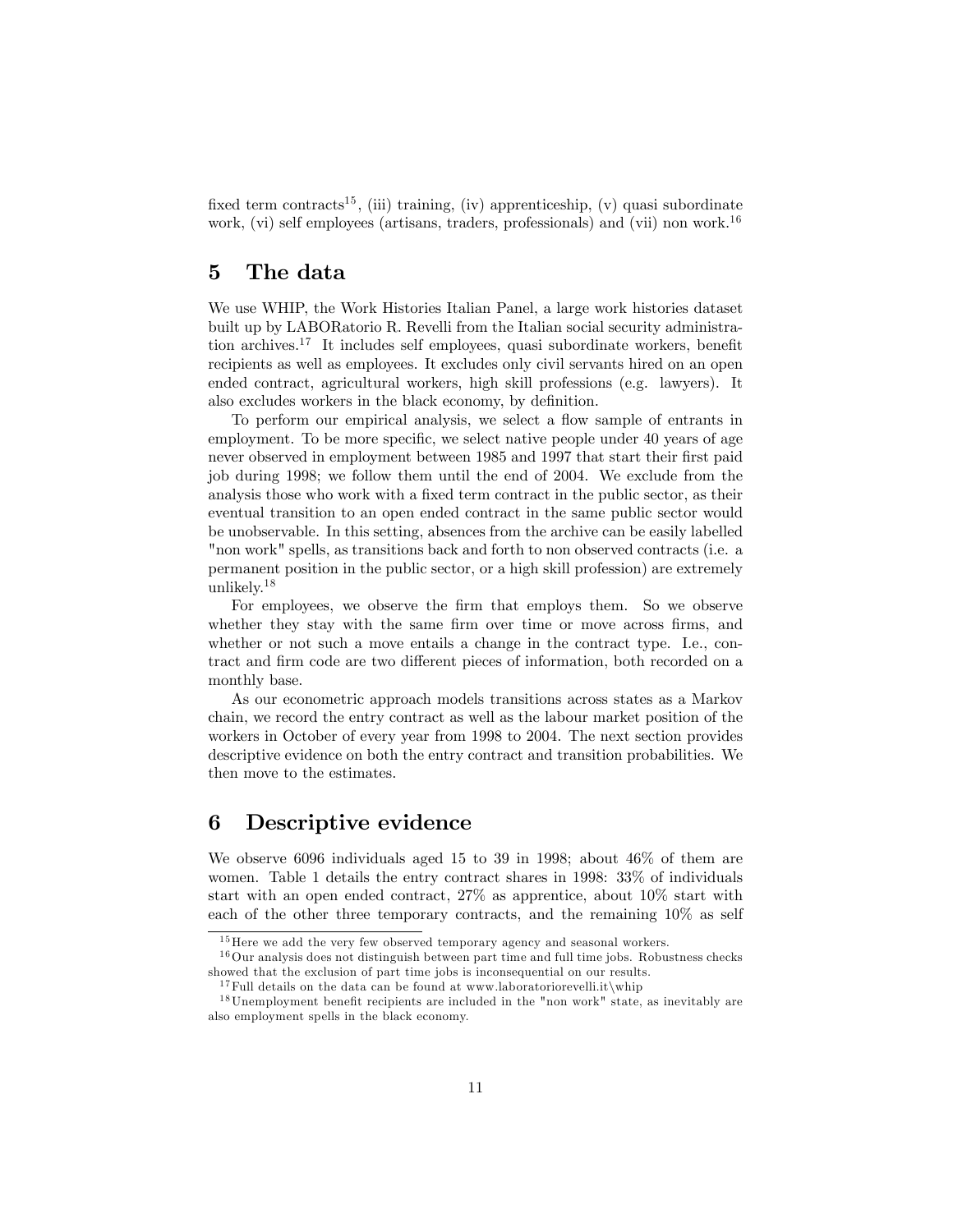employees. Hence more than 56% of the individuals start their labour market career in a temporary contract.

Gender is a proxy for tastes and a relevant dimension of heterogeneity in general. Age at entry is a proxy for the initial endowment of ability (education, time spent looking for the first job). As table 1 shows, differences by gender and age at entry are sizeable. Females are more likely than males to start their working career with a fixed term or quasi subordinate contract. Modal age at entry is between 20 and 24 years. Younger workers (15 - 19 years old) enter mainly as apprentices. Individuals starting with a fixed term contract are younger than individuals starting with a training contract, while the other contracts and quasi subordinate ones in particular, are more often the entry contracts of more mature individuals. The share of open ended contracts as entry contract increases markedly as entry age increases.

Table 2 shows average transition rates in the raw data. The panels contain transitions at one, two, four and six year distance, respectively. In general individuals move to the same contract they had, to an open ended contract or to non work; all other transitions are quite rare. Persistence along the diagonal appears to be substantial.

Self employees display the largest persistence, with levels fading down slowly at increasing intervals. Persistence is high for open ended contract workers too, but it falls more rapidly. Open ended contract workers exhibit a growing transition rate to non work, confirming that open ended contracts do not prevent the possibility of losing the job. Fixed term and quasi subordinate workers display lower and decreasing levels of persistence, that nonetheless does not completely disappear at larger intervals. Both types of contract suffer from frequent exits to unemployment but enjoy increasing transition rates to open ended employment (and to fixed term contracts for the second group).<sup>19</sup> Training contracts have a legal maximum duration of 24 months, apprenticeship ones of 60 months: they both experience a growing transition rate to open ended jobs and a low possibility of exit to other contracts. The degree of persistence in training contracts completely fades away at longer intervals<sup>20</sup>, while declines less rapidly for apprentices. Persistence in non work decreases over time, but it is still at 24% after six years.

Focussing on the last panel of the table, six years after entry, we can observe the medium-long run outcome of these career paths conditional on their status in October 1998, the year in which they entered employment for the first time. As said one out of four individuals is not working, however, those who had a quasi subordinate contract or an open ended one in 1998 face the highest probabilities of being not working in 2004 (a further indication that Italian open

 $19$  The distinction between quasi subordinate workers and a component of self employees is based upon an "activity code" that is likely to suffer from measurement errors. The transition intensity between the two states is therefore less reliable.

 $^{20}$ We observe a minimal number of training contracts lasting 25 months, possibly driving up the estimation of persistence at two year intervals (also see section 7); this is manly due to data construction reasons: starting and ending a 24-months contract during the same calendar month two years later is recorded as a 25-months spell in administrative data.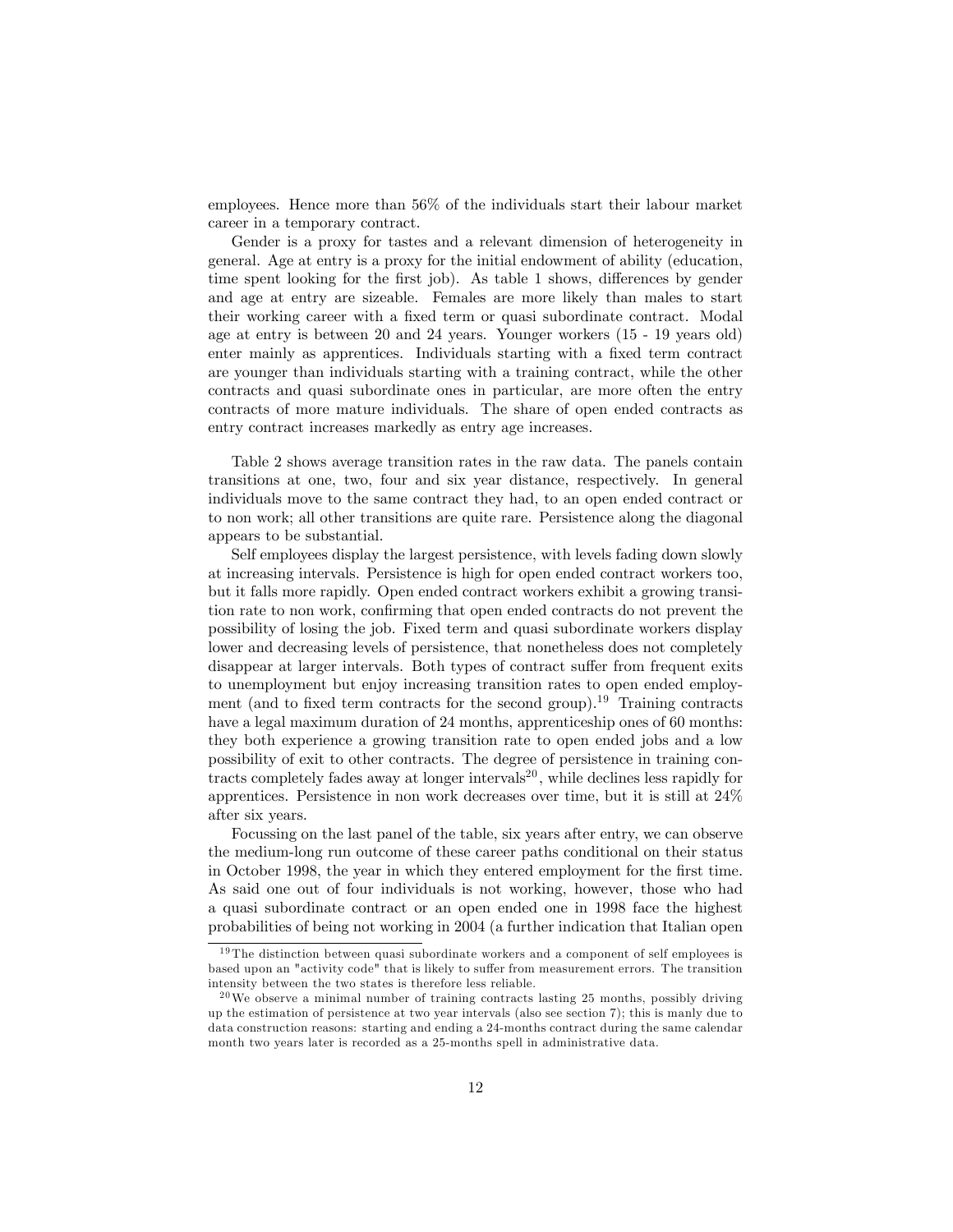ended contracts are not so "permanent"). Almost one out of two is employed with an open ended contract; those who started with a training contract enjoy the highest probability of working with an open ended contract in 2004, even higher than those who started with an open ended contract. In 2004, 7% are employed with a fixed term contract; they entered more often with a fixed term or with a quasi subordinate contract, or they were already out of work in October of the entry year. Self employed face the highest persistence in the contract and the lowest probabilities of moving to anything else, even to an open ended contract or out of work. This confirms that self employment is a specific choice, a separate segment of the labour market, with little leakage to dependent employment. On the other hand, quasi subordinate workers move to dependent employment much more often than "true" self employees.

Finally, in table 3 we separate transitions of employees to the same or to a different firm, at both 12 month (upper panel) and 24 month (lower panel) intervals.<sup>21</sup> As expected, the majority of open ended contract employees is employed in the same firm 12 or 24 months later (mainly with the same contract:  $59\%$ and 78% at one year distance for short and long elapsed tenure respectively), although the share decreases the longer the interval considered (the previous figures become  $51\%$  and  $67\%$ ). Also fixed term contract workers show a high persistence within the same firm:  $25\%$  of fixed term contract workers who have worked for a given firm for at least 24 months are observed again within the same firm after 24 more months under a fixed term contract (fifth column in the lower panel), while only  $22\%$  of them are observed within the same firm after  $24$ more months with an open ended contract (column three). This is an example of a "very long" - at least 48 months - screening process.

Training contracts can last up to 24 months within the same firm; if they are transformed into an open ended one before expiring the firm retains the social security rebate till the original end of the training contract. Nonetheless, firms seem to wait for the end of the contract to eventually transform it into an open ended one. In fact, of those who have spent less than one year as trainee in a firm, more than half are still trainees in the same firm after 12 more months (column seven in the upper panel), while only 13% are still working there with an open ended contract. After two years nobody can be still a trainee in the same firm, and  $52\%$  of them are converted into an open ended contract (lower panel, third column, shorter tenure); another  $21\%$  has moved to a different firm. Again, this might be considered as an example of a "very long" screening process. Apprentices follow a similar pattern, i.e. the majority of them is still employed as apprentice in the same firm at one year distance; almost  $20\%$ of longer tenure apprentices are promoted to an open ended contract instead; at two year distance  $20\%$  of them is still an apprentice in the same firm, while about  $40\%$  have an open ended contract within the same firm. For them an open

 $^{21}$ In the data firm coding for quasi subordinate workers is different from firm coding for employees, so we cannot observe whether quasi subordinate workers become employees in the same or in a different firm. Moreover, note that this distinction is not meaningfull for the self employed.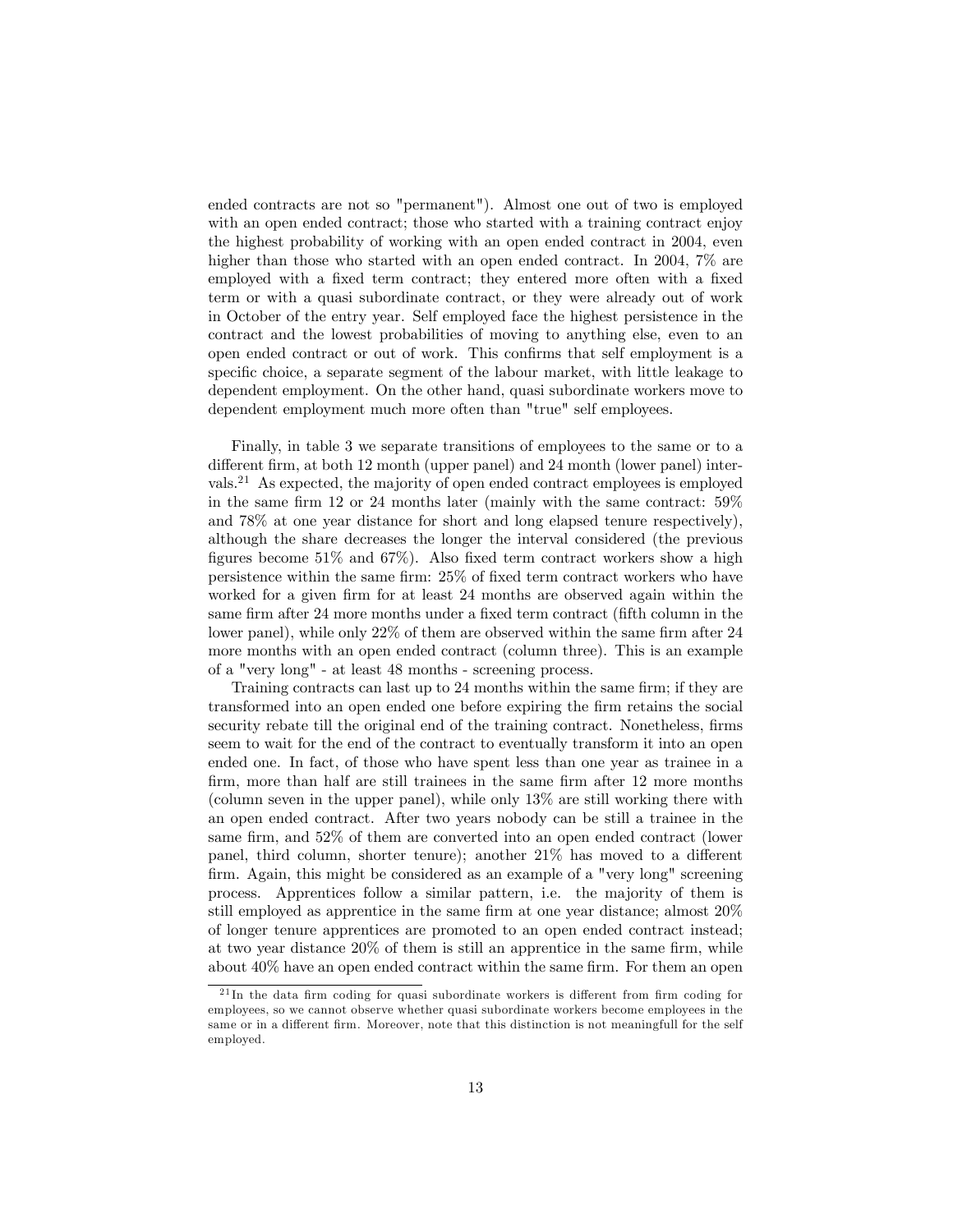ended contract with a different firm is a less likely event  $(11\% \text{ of long tenuer})$ apprentices, after 2 more years). Hence it seems that apprentices follow the pattern already observed for trainees, although with lower/worse probabilities of transition. Once again hints emerge toward a "very long" screening process within the firm.

In conclusion, it seems that workers face a quite long cursus honorum within the firm before obtaining an open ended contract. However, the evidence depicted so far mixes up the effects of heterogeneity, of genuine port of entry and of true scarring. In the next section we estimate the transition model and try to disentangle these components.

#### 7 Econometric Results

In this section we present our CML estimates of  $\delta_{kj}$  at 12 as well as at 24 month intervals (in which case we exploit the minimum of four observations per individual required by Magnac's approach). The estimates are arranged in tables that show, for each  $\delta_{kj}$ , the origin state  $(k)$  by columns and the destination state  $(j)$ by rows. In other words, within each row one reads the odds of taking different contracts keeping the origin state constant; each column in turn displays the odds of taking one specific contract for different lagged conditions. Non work is taken as the reference state. Therefore positive (negative) figures mean that the odds of taking contract  $j$  with respect to non work when the lagged state is  $k$ are larger (smaller) than when the lagged state is non work. Thus, if  $\delta_{k'j} > \delta_{k''j}$ the odds of taking contract  $j$  (with respect to non work) when the lagged state is k' are larger than when the lagged state is k''. Similarly, if  $\delta_{kj'} > \delta_{kj'}$  the odds of taking contract  $j'$  when the lagged state is k are larger than the odds of taking contract  $j''$ .

First, we compare our CML estimates of  $\delta_{kj}$ , obtained after the individual fixed effects have been eliminated, with simpler estimates of  $\delta_{ki}$ , call them  $d_{ki}$ , obtained from a multinomial logit approach that only controls for the lagged state, i.e. without controlling for the individual fixed effects. The CML estimates of  $\delta_{kj}$  are reported in table 5 for the one year transitions and in table 7 for the two year transitions. The corresponding  $d_{kj}$  estimates are reported, respectively, in tables 4 and 6. This comparison is informative about individual heterogeneity: as long as it plays a role in sorting workers among different contracts, we expect the state dependence coefficients to change after time invariant effects  $(\alpha_{ij})$  are controlled for. In particular, we expect the coefficients on the main diagonal to decrease, since the same individual characteristics that sort a worker into one contract are likely to further retain her there. Our findings support this hypothesis: persistence decreases substantially and significantly after fixed effects are controlled for, as it is immediately clear comparing the main diagonals in Table 4 and 5, and in Table 6 and 7.

Claim 1 Individual heterogeneity explains part of the observed persistence in the same contract. The effect is an overestimation.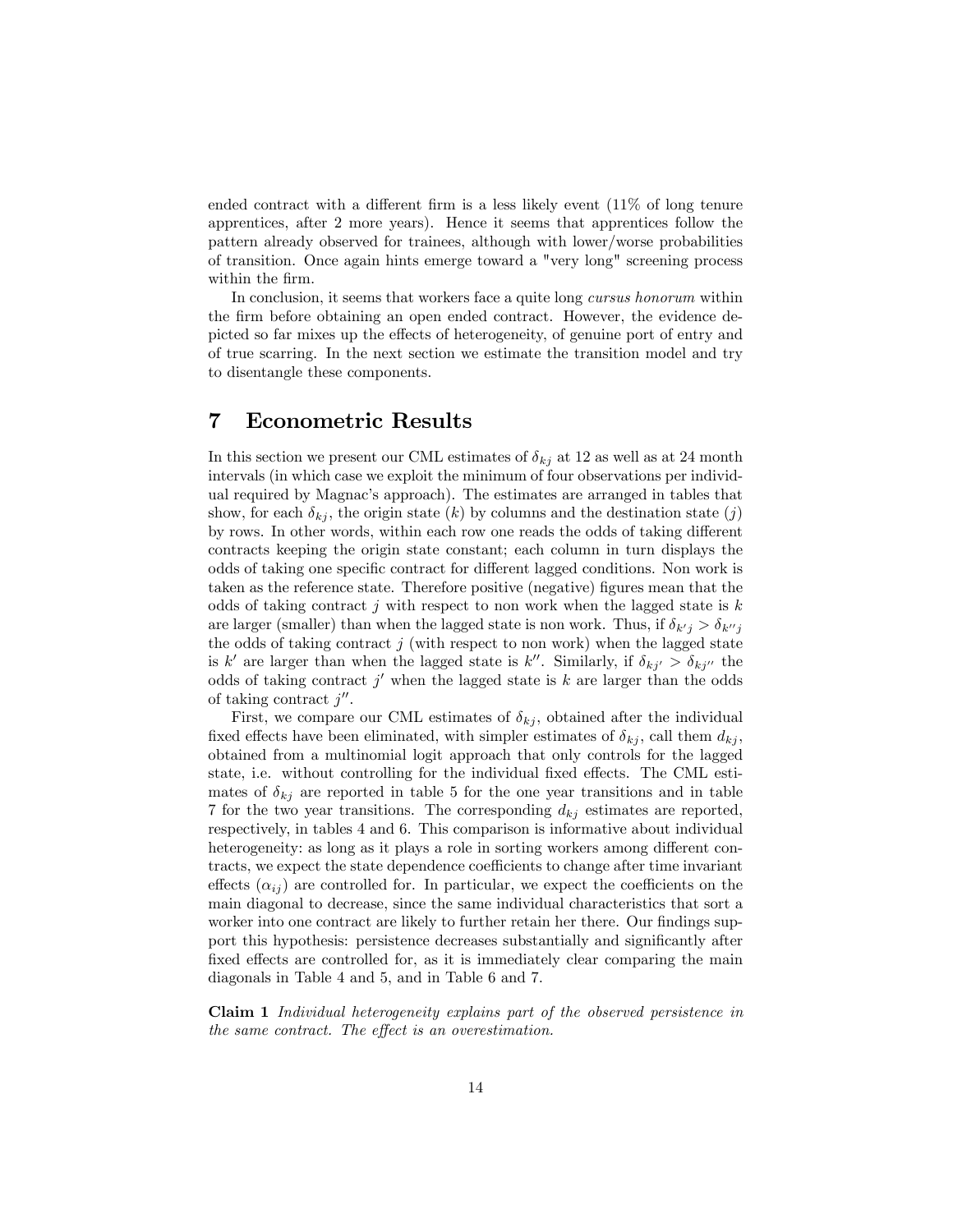Insights about the port of entry hypothesis are provided by the estimates reported under the column labelled "open ended" in tables 5 and 7. In fact, note that all the estimated  $\delta_{k,j=1}$  are positive, for any k. Therefore, once individual fixed effects are controlled for, open ended jobs are more easily accessible from employment than from non employment. This is true for every contract of origin but quasi subordinate work, whose port of entry effect fades away before two years. Training contracts display the highest coefficient both at one and at two year distance, possibly implying a positive effect of their formal training content. Notice that Magnac (2000) Önds the opposite result: in France, training programmes are not more effective than off-the-job search in finding an open ended position.<sup>22</sup> An ordering among the contracts with respect to the probability of taking an open ended job emerges, with training contracts at the top and quasi subordinate work at the bottom.

Claim 2 The port of entry hypothesis holds; in particular, training contracts represent the best port of entry to open ended employment, quasi subordinate work the worst.

This notwithstanding, persistence is still far from fading away. Table 5 shows that for any given contract, the most likely destination state is the same contract, even after fixed effects have been removed. At one year distance, each contract duration may play a role: training and apprenticeship contracts, whose maximum legal durations are two and five years respectively, may be an example, but not quasi subordinate workers, whose work relationships are shorter than one year on average. We expect persistence to decrease in most cases when computed at larger intervals. Table  $7$  shows that the coefficients on the main diagonal actually decrease, but are still the row-specific highest figures. Two aspects are worth a comment: i) persistence in open ended jobs falls dramatically at 24 months, confirming that open ended contracts do not completely prevent a worker from losing her current job; ii) self employment is more likely to be a choice of the worker; this induces the very high persistence and the very low transition coefficients we read in the tables.

Claim 3 Whatever the entry state, retaining the same contract is the most likely destination, at one as well as at two year intervals. This holds even after individual effects are controlled for, meaning that persistence in the contract depends also on employers' choices.

In order to disentangle a true scarring effect of temporary employment from a cost reduction behaviour of the employers who, as discussed in section 2, might be using temporary contracts simply as a cheaper production factor, we estimate the model separating movements toward the same firm or toward a different firm. We focus on two year transitions, as this length of time excludes the effect of stated contract duration for trainees and more in general it is likely that a screening period of average length is over.

<sup>&</sup>lt;sup>22</sup> The objection that employers are forced by the law to retain at least  $50\%$  of the trainees is not relevant since retention rate is well above 50% (see table 3).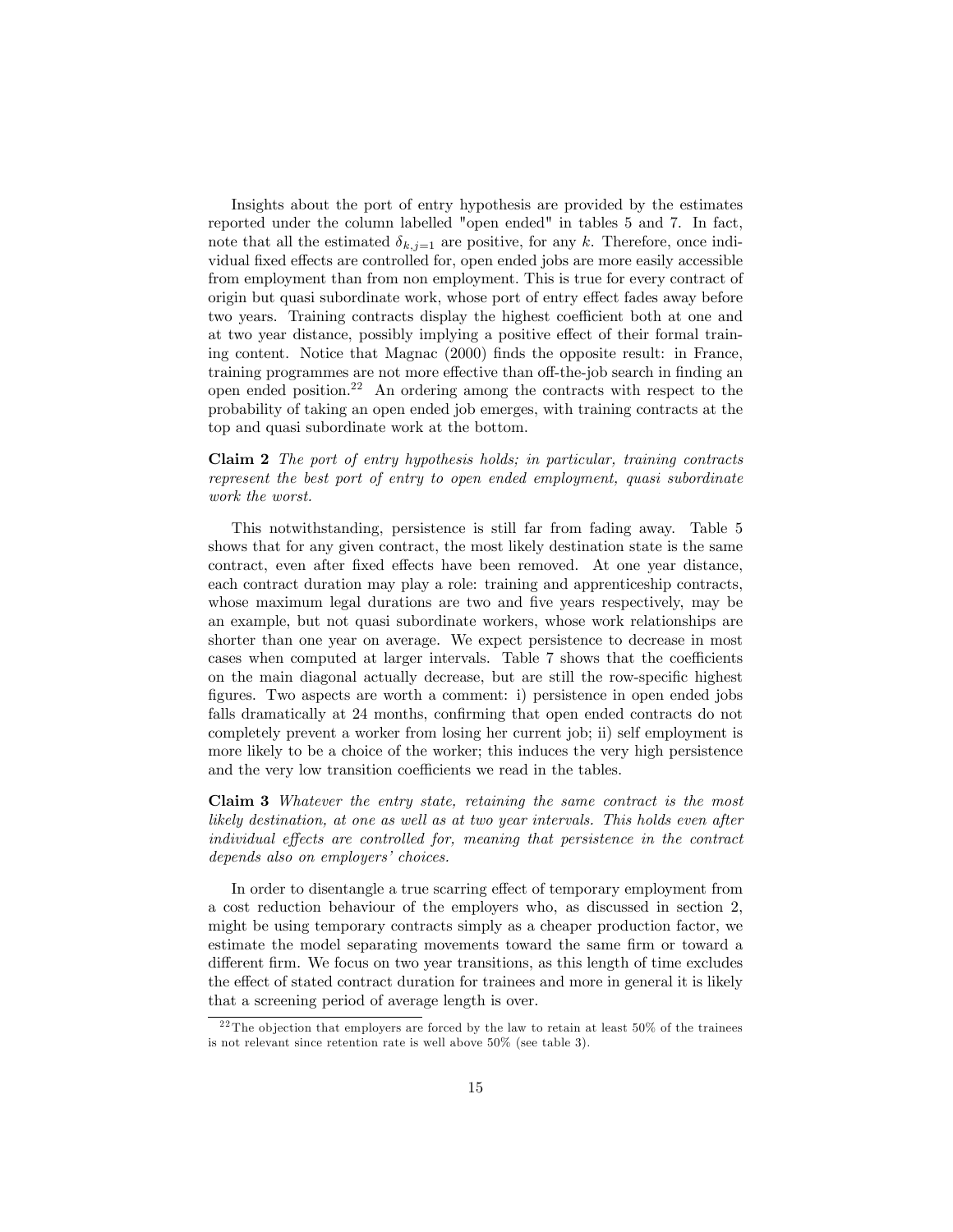We expect statistical discrimination to affect transitions across firms, since a new employer is more likely to have a worse guess about workers' productivity; on the contrary, we will interpret retention under temporary contracts in the same firm as evidence of a cost reduction behaviour, when lasting over two years. On the other hand, evidence of transitions toward open ended contracts may be interpreted either as a *cursus honorum* when it occurs within the firms, or as a more general port of entry when across them.

To keep the analysis tractable we exclude individuals who have been apprentices, quasi subordinate workers or self employed at least once in the observation period. The last two groups have no Örm coding, so their inclusion would add nothing to the previous analysis; the first includes very young individuals on a potentially very long contract, so their exclusion is not too costly.

Table 8 presents the results, once again obtained with the fixed effect dynamic multinomial logit model; they can be read as in tables 5 and 7. Both training and fixed term contracts help significantly to obtain an open ended contract in the same firm (significantly positive  $\delta_{kj}$  in the last three rows of column 2, Table 8). However, the probability of having still a fixed term contract in the same firm at 24 month distance is higher than the probability to obtain an open ended contract in the same firm, even for trainees  $(\delta_{kj}$  in the last three rows of col. 4 larger than the corresponding  $\delta_{kj}$  in col. 2).

There is no evidence of port of entry into a new firm (col. 1), i.e. having had a temporary job in the past or coming from non work provides the same probability of getting an open ended job in a new firm. There is only one port of entry across firms, i.e. having had a long open ended employment spell increases significantly the probability of getting an open ended contract in a new firm with respect to the probability faced by those who were not employed. This may suggest that both the general purpose training and the network building effects mentioned in section 2 are not at work, or that they fade away quite quickly after a temporary contract.

Persistence in temporary jobs occurs mainly within the firm, possibly meaning that employers use temporary contracts as a cost reduction device, as suggested also by Güell and Petrongolo (2007). On the other hand, persistence in temporary jobs across firms is not significant (col. 3 and 5, last three rows), hinting that also the scarring effects of temporary contracts mentioned in section 2 are weak or fade away quickly.

Notice that these results hold even if transitions are computed at intervals larger than the average or legal duration of most of the contracts and of a reasonable screening period; moreover, averaging over the first six years of one's career prevents any possible start up period bias.

Claim 4 The port of entry effect is taken over by an internal cursus honorum  $e$ ffect. Little room is left for transitions across firms, except for workers holding an open ended contract who move to a new job more easily than non working individuals. Temporary jobs do not represent a port of entry into a new firm and are likely to be used as a cost reduction device.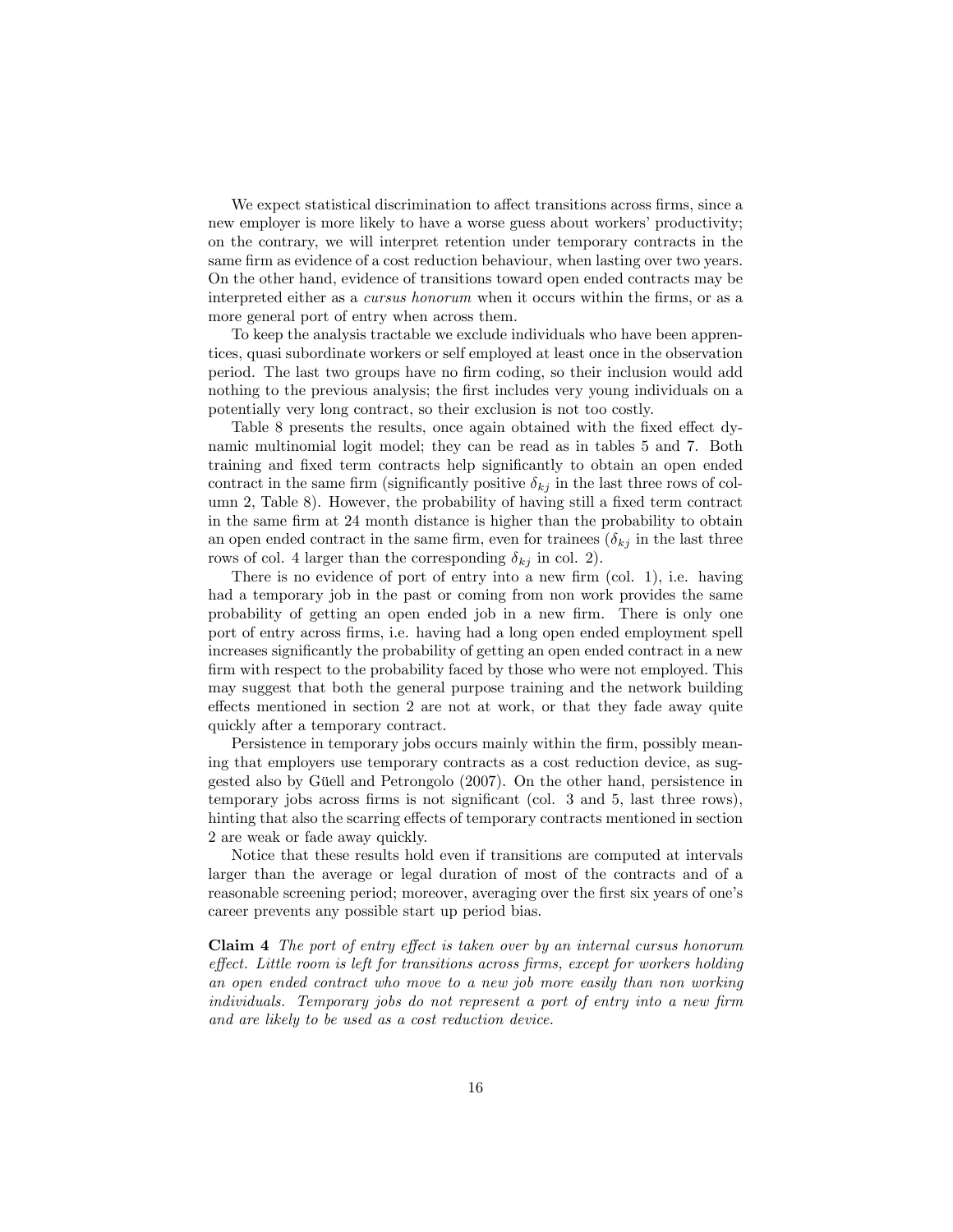### 8 Conclusions

Are temporary jobs a port of entry toward more stable career patterns, or do they engender a trapping risk into precarious employment? Studying a sample of entrants into employment over a quite long period of time, we highlight several aspects of a many-sided answer.

Heterogeneity plays a non negligible role in sorting the workers among the contracts and in keeping them there. But, after eliminating the effect of individual heterogeneity, we can confirm that a trap-effect may exist, in the sense that retaining the same contract is always the most likely destination. On the other hand, fixed term jobs, apprenticeship and - most of all - training programmes act as a port of entry into open ended employment, providing a significantly higher probability of obtaining such contract with respect to that faced by non working individuals. However, once controlling for the identity of the employer, the port of entry effect is taken over by an internal cursus honorum effect, i.e. a long persistence with temporary contracts within the same firm possibly followed by an advancement to an open ended contract. The state dependence generated by temporary contracts across Örms fades away within two years, implying that both positive (port of entry) and negative (scarring) expected effects of these contracts are not permanent. Their lasting effects (positive as well as negative) are firm specific.

Since having a temporary job is from many perspectives worse than holding an open ended contract, the next question becomes: how long does a worker take to enter an open ended job? And with what welfare cost over her entire career? This involves duration analysis and simulation of welfare levels. We leave this path to further research.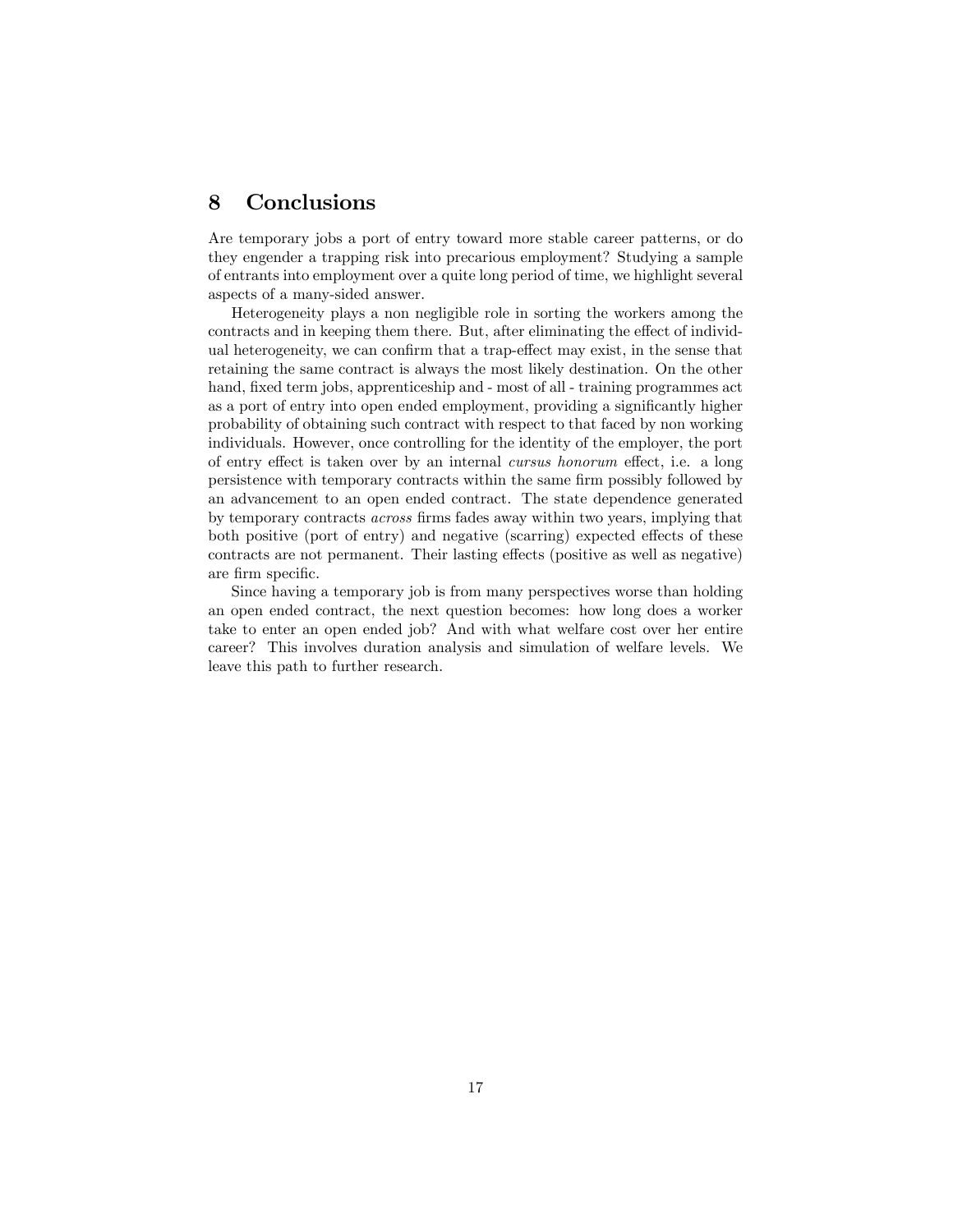### References

- [1] Ahituv A, Lerman R. Job turnover, wage rates and marital stability: how are they related? IZA Discussion Paper 2005; 1477.
- [2] Albert S, Bradley K. Professional temporary agencies, women and professional discretion: implications for organizations and management. British Journal of management 1998; 9; 261-272.
- [3] Alonso-Borrego C, Fernández-Villaverde C, Gáldon-Sánchez JE. Evaluating labor market reforms: a general equilibrium approach. NBER Working Paper 2005; 11519.
- [4] Arrow K 1973. The theory of discrimination. In: Ashenfelter O, Rees A (Eds), Discrimination in labor markets. Princeton University Press: Princeton; 1973. p. 3-33.
- [5] Autor DH, Houseman SN. Do temporary help jobs improve labor market outcomes? A pilot analysis with welfare clients. Cambridge, Massachusetts Institute of Technology 2002, mimeo.
- [6] Bassanini A, Booth AL, Brunello G, De Paola M, Leuven E. Workplace training in Europe. IZA Discussion Paper 2005; 1640.
- [7] Bentolila S, Bertola G. Firing costs and labor demand: How bad is eurosclerosis? Review of Economic Studies 1990; 57; 3; 381-402.
- [8] Bertola G. Job security, employment, and wages. European Economic Review 1990; 34; 851-886.
- [9] Berton F. The (long) run out of unemployment: are temporary jobs the shortest way? LRR Working Papers 2008; 76.
- [10] Berton F, Devicienti F, Pacelli L. Temporary contracts and workers' welfare in Italy. Evidence from a random effects multi-state multi-spell dynamic model. LRR Working Paper 2008b; forthcoming.
- [11] Berton F, Garibaldi P. Workers and firm sorting into temporary jobs. LRR Working Paper 2006; 51.
- [12] Berton F, Pacelli L, Segre G. I lavoratori parasubordinati in Italia: tra autonomia del lavoratore e precarietà del lavoro. Rivista Italiana degli Economisti 2005; 10; 1; 57-99.
- [13] Berton F, Richiardi M, Sacchi S (Eds). Flexinsecurity. Il Mulino: Bologna; 2008a; forthcoming.
- [14] Blanchard OJ, Landier A. The perverse effect of partial labor market reforms: fixed duration contracts in France. Economic Journal 2002; 112; F214-F244.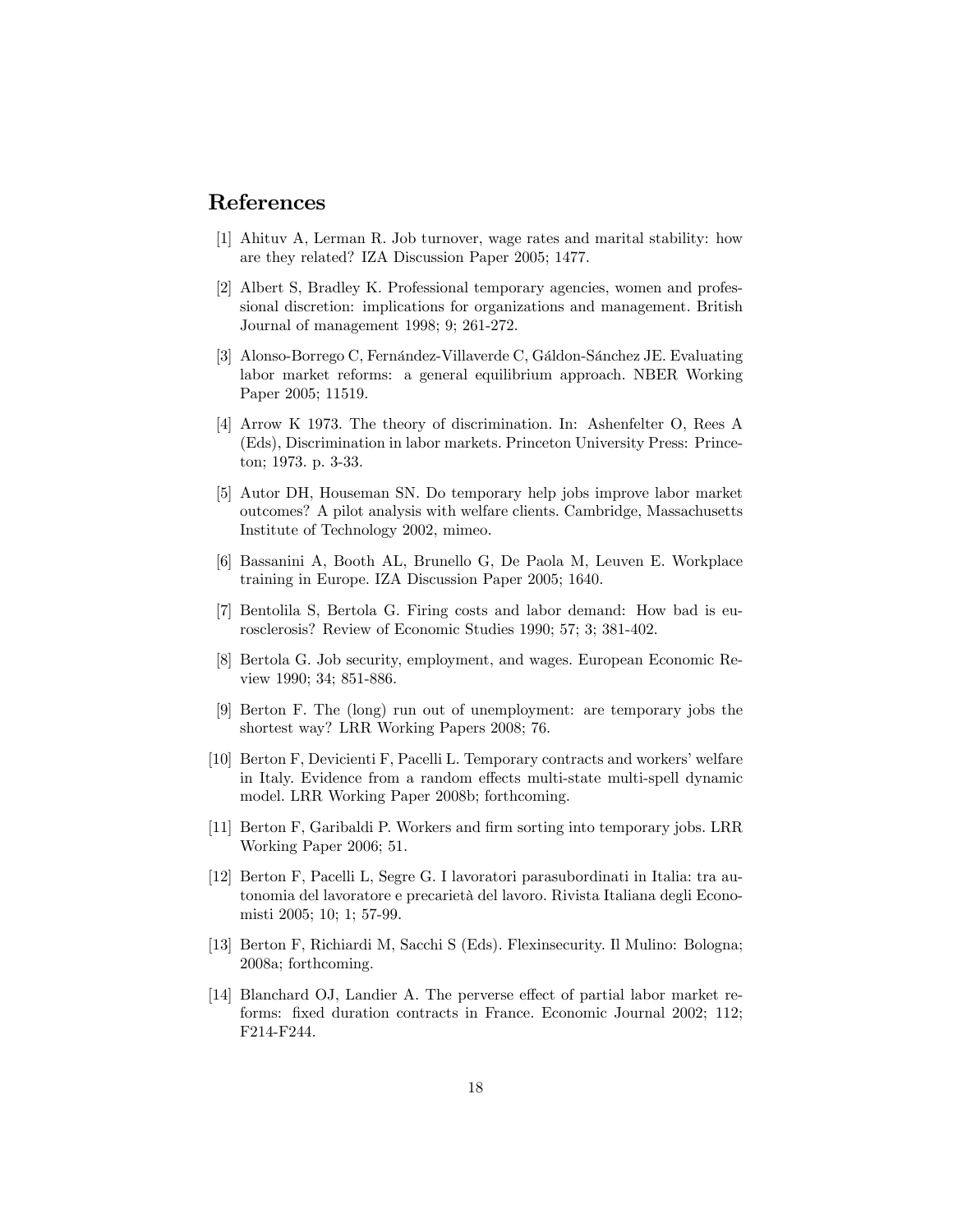- [15] Bonnal L, Fougere D, Serandon A. Evaluating the Impact of French Employment Policies on Individual Labor Market Histories. Review of Economic Studies 1997; 64; 4; 683-713.
- [16] Booth AL 1997. An analysis of firing costs and their implications for unemployment policy. In: Snower D, de la Dehesa G (Eds), Unemployment Policy. Cambridge University Press: Cambridge; 1997. p. 359-388.
- [17] Booth AL, Francesconi M, Frank J. Temporary jobs: stepping stones or dead ends? Economic Journal 2002; 112; F189-F213.
- [18] Bover O, Gomez R. Another look at unemployment duration: exit to a open ended vs. a temporary job. Investigaciones Econòmicas 2004; 28; 2; 285-314.
- [19] Bratti M, Del Bono E, Vuri D. New Mothersí labor Force Participation in Italy: the Role of Job Characteristics. Labour: Review of Labour Economics and Industrial Relations 2005; 19; 79-121.
- [20] Casquel E, Cunyat A. The dynamics of temporary jobs in Spain. Royal Economic Society Annual Conference 2004; 141.
- [21] Clark A, Postel-Vinay F. Job security and job protection. Oxford Economic Papers 2008; forthcoming.
- [22] Contini B, Cornaglia F, Mapede C, Rettore E 2003. Measuring the impact of the Italian CFL programme on the job opportunities for the youths. In: Castellino O, Fornero E (Eds), Pension policy in an integrating Europe, Edward Elgar Press: ; 2003.
- [23] DíAddio AC, Rosholm M. Exits from temporary jobs in Europe: A competing risk analysis. Labour Economics 2005; 12; 449-468.
- [24] De Graaf-Zijl M, Van den Berg G, Heyma M. Stepping stones for the unemployed: the effect of temporary jobs on the duration unitl regular work. IZA Discussion Paper 2004; 1241.
- [25] De La Rica S, Iza A. Career planning in Spain: do temporary contracts delay marriage and motherhood? Review of the Economics of the Household 2005; 3; 1; 49-73.
- [26] Dolado JJ, Garcia-Serrano C, Jimeno JF. Drawing lessons from the boom of temporary jobs in Spain. The Economic Journal 2002; 112; F270-F295.
- [27] European Commission. Employment in Europe. DG Employment and Social Affairs 2007.
- [28] Gagliarducci S. The dynamics of repeated temporary jobs. Labour Economics 2005; 12; 429-448.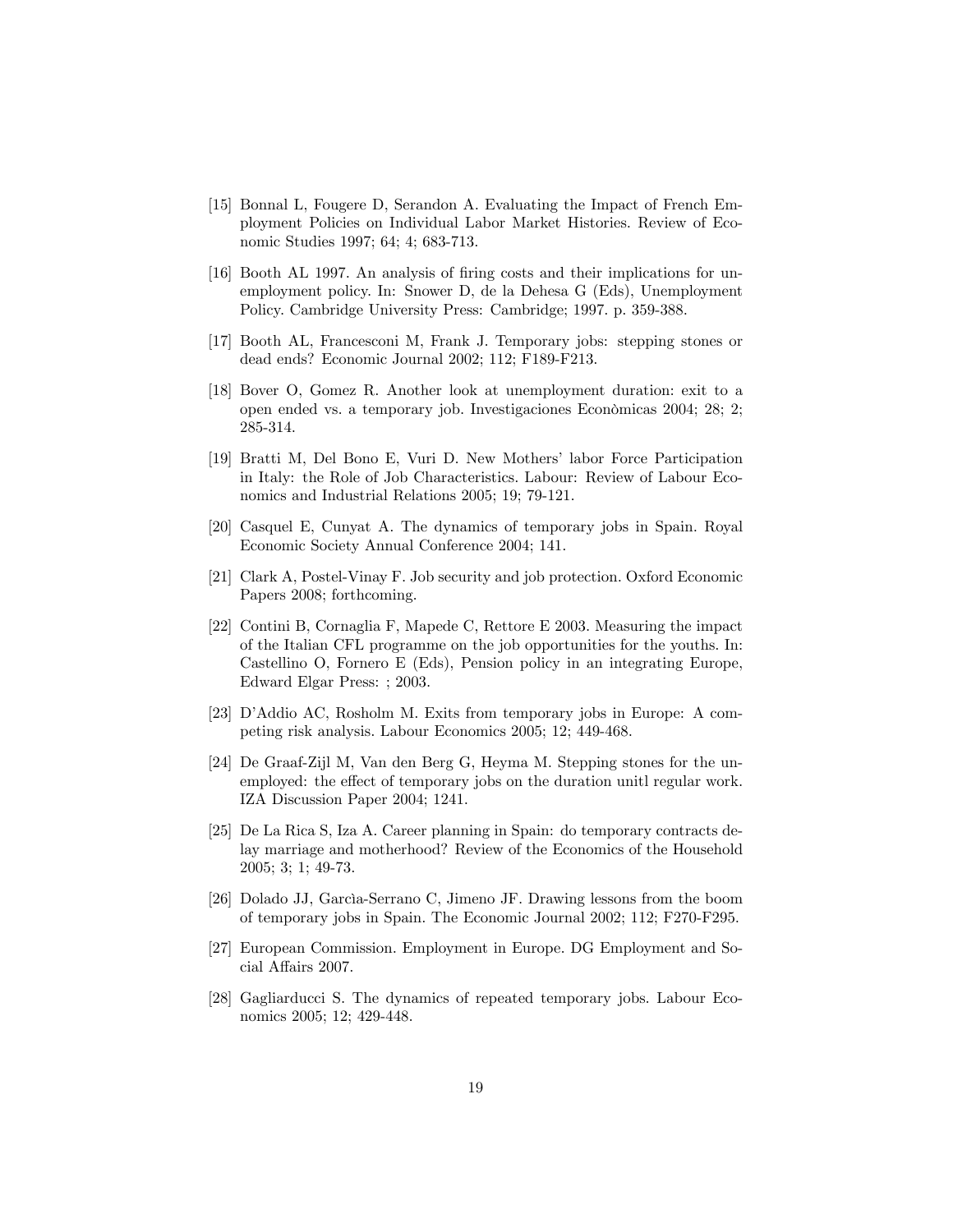- [29] Garibaldi P, Pacelli L, Borgarello, A. Employment protection legislation and the size of firms. Il giornale degli Economisti 2004
- [30] Güell M, Petrongolo B. How binding are legal limits? Transitions from temporary to permanent work in Spain. Labour Economics 2007; 14; 153- 183.
- [31] Hagen T. Do fixed-term contracts increase the long-term employment opportunities of the unemployed? ZEW Discussion Paper 2003; 03-49.
- [32] Honorè BE, Kyriazidou E. Panel data discrete choice models with lagged dependent variables. Econometrica 2000; 68; 4; 839-874.
- [33] Hotchkiss JL. The effect of transitional employment on search duration: a selectivity approach. Atlantic Economic Journal 1999; 27; 1; 38-52.
- [34] Ichino A, Mealli F, Nannicini T. From temporary help jobs to permanent employment: what can we learn from matching estimators and their sensitivity? Journal of Applied Econometrics 2008; 23; 3; 305-327.
- [35] Lancaster T. The econometric analysis of transition data. Cambridge University Press: Cambridge; 1990.
- [36] Madama I, Sacchi S. Le tutele sociali degli occupati in nuove forme di lavoro. Un'analisi della prassi applicativa. Rivista del Diritto della Sicurezza Sociale; 2007, 3.
- [37] Magnac T. Subsidised training and youth unemployment: distinguishing unobserved heterogeneity from state dependence in labor market histories. The Economic Journal 2000; 110; 466; 805 - 837.
- [38] Phelps ES. The Statistical Theory of Racism and Sexism. American Economic Review 1972; 62; 659-661.
- [39] Picchio M. Temporary jobs and state dependence in Italy. Quaderni di Ricerca 2006; 272.
- [40] Van Ours JC, Vodopivec M. How shortening the potential duration of unemployment benefits affects the duration of unemployment: evidence from a natural experiment. Journal of Labor Economics 2006; 24; 2; 351-378.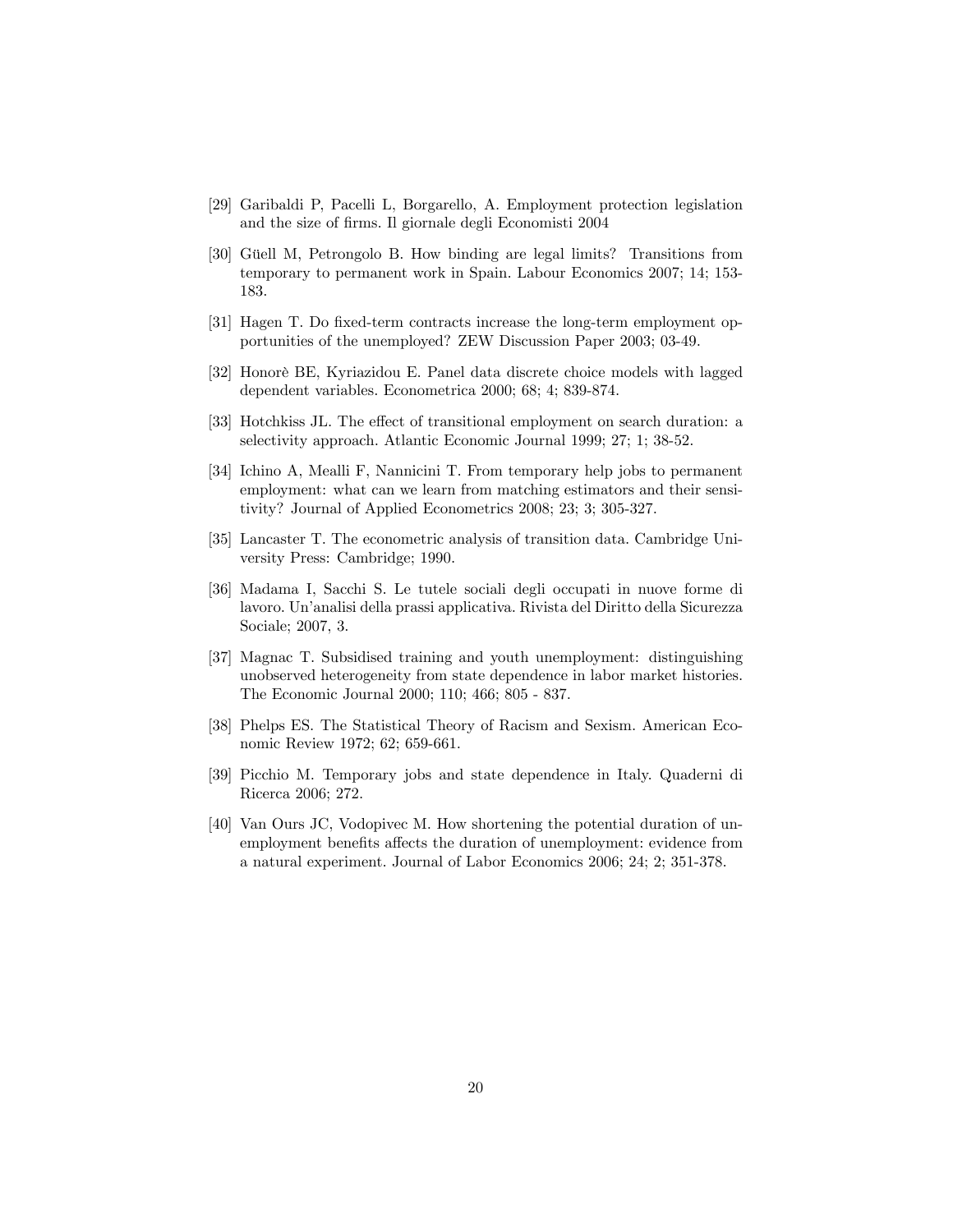|                | All                                         |       | Gender  |           | Age at entry |       |           |       |  |
|----------------|---------------------------------------------|-------|---------|-----------|--------------|-------|-----------|-------|--|
| Entry Contract |                                             | Males | Females | $15 - 19$ | $20 - 24$    | 25-29 | $30 - 34$ | 35-39 |  |
| Open ended     | 33.19                                       | 32.62 | 33.84   | 17.7      | 34.13        | 39.86 | 43.62     | 59.72 |  |
| Fixed term     | 12.84                                       | 10.99 | 14.99   | 9.7       | 16.39        | 11.9  | 9.67      | 7.99  |  |
| Training       | 9.78                                        | 10.53 | 8.91    | 3.48      | 10.87        | 17.7  | 8.64      | 0     |  |
| Apprenticeship | 26.59                                       | 29.13 | 23.66   | 64.98     | 24.29        | 1.41  | 0         | 0     |  |
| Quasi subord.  | 7.37                                        | 5.48  | 9.55    | 2.23      | 5.75         | 13.47 | 13.99     | 10.42 |  |
| Self employed  | 10.24                                       | 11.26 | 9.05    | 1.9       | 8.57         | 15.66 | 24.07     | 21.53 |  |
| Total          | 100.00                                      | 53.61 | 46.39   | 25.02     | 41.34        | 20.95 | 7.97      | 4.72  |  |
|                | Column percentages. Total: row percentages. |       |         |           |              |       |           |       |  |

Table 1: Entry contract in 1998. Distribution by gender and age at entry.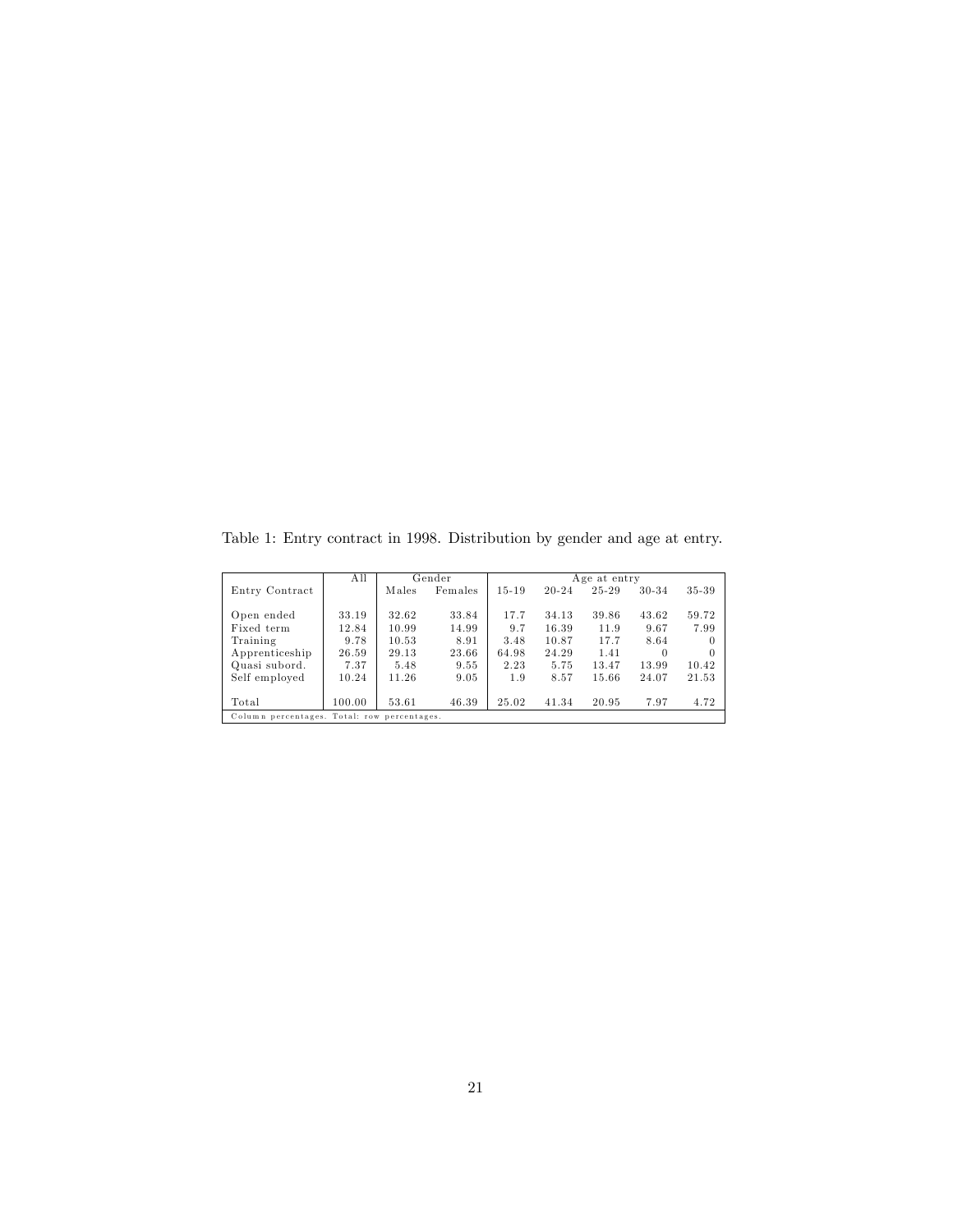| Origin           |          | Destination |            |          |                |               |               |  |  |
|------------------|----------|-------------|------------|----------|----------------|---------------|---------------|--|--|
| One year         | Non work | Open ended  | Fixed term | Training | Apprenticeship | Quasi subord. | Self employed |  |  |
| Non work         | 61.96    | 14.04       | 7.41       | 3.03     | 7.44           | 2.31          | 3.81          |  |  |
| Open ended       | 12.14    | 81.30       | 2.99       | 1.10     | 0.92           | 0.42          | 1.13          |  |  |
| Fixed term       | 25.19    | 26.31       | 38.10      | 4.87     | 2.86           | 1.34          | 1.34          |  |  |
| Training         | 11.97    | 39.96       | 5.18       | 40.17    | 1.18           | 0.48          | 1.07          |  |  |
| Apprenticeship   | 15.21    | 15.58       | 2.26       | 1.55     | 63.82          | 0.29          | 1.30          |  |  |
| Quasi subord.    | 33.18    | 11.53       | 6.94       | 2.24     | 1.88           | 36.94         | 7.29          |  |  |
| Self employed    | 5.85     | 2.53        | 0.97       | 0.30     | 0.27           | 0.52          | 89.57         |  |  |
| Total            | 27.32    | 37.75       | 6.28       | 3.88     | 11.08          | 1.86          | 11.83         |  |  |
| Two years        | Non work | Open ended  | Fixed term | Training | Apprenticeship | Quasi subord. | Self employed |  |  |
| Non work         | 49.79    | 20.29       | 8.59       | 3.75     | 9.52           | 2.51          | 5.54          |  |  |
| Open ended       | 16.20    | 73.71       | 4.12       | 1.60     | 1.48           | 0.63          | 2.26          |  |  |
| Fixed term       | 26.50    | 34.10       | 25.46      | 5.41     | 4.43           | 1.97          | 2.13          |  |  |
| Training         | 15.65    | 70.07       | 4.68       | 5.71     | 1.26           | 0.46          | 2.17          |  |  |
| Apprenticeship   | 17.34    | 28.67       | 3.49       | 3.00     | 43.83          | 0.55          | 3.12          |  |  |
| Quasi subord.    | 40.80    | 17.17       | 6.73       | 3.71     | 3.16           | 19.09         | 9.34          |  |  |
| Self employed    | 9.13     | 4.87        | 1.41       | 0.49     | 0.34           | 0.74          | 83.03         |  |  |
| Total            | 26.60    | 40.34       | 6.42       | 2.82     | 9.97           | 1.69          | 12.15         |  |  |
| Four years       | Non work | Open ended  | Fixed term | Training | Apprenticeship | Quasi subord. | Self employed |  |  |
| Non work         | 35.18    | 31.23       | 9.79       | 2.77     | 10.06          | 2.57          | 8.39          |  |  |
| Open ended       | 21.65    | 64.35       | 5.27       | 1.34     | 1.98           | 1.03          | 4.38          |  |  |
| Fixed term       | 24.24    | 48.29       | 15.53      | 2.60     | 3.68           | 1.44          | 4.22          |  |  |
| Training         | 16.09    | 73.91       | 3.78       | 1.19     | 0.89           | 0.74          | 3.41          |  |  |
| Apprenticeship   | 19.12    | 46.98       | 4.58       | 2.39     | 19.29          | 1.16          | 6.47          |  |  |
| Quasi subord.    | 40.84    | 27.10       | 6.30       | 1.15     | 2.48           | 9.92          | 12.21         |  |  |
| Self employed    | 14.94    | 9.14        | 1.90       | 0.28     | 0.56           | 1.11          | 72.07         |  |  |
| Total            | 25.04    | 44.53       | 6.76       | 1.91     | 7.22           | 1.79          | 12.75         |  |  |
| Six years        | Non work | Open ended  | Fixed term | Training | Apprenticeship | Quasi subord. | Self employed |  |  |
| Non work         | 24.01    | 44.09       | 11.00      | 0.88     | 8.35           | 2.02          | 9.65          |  |  |
| Open ended       | 29.15    | 54.67       | 6.00       | 0.70     | 1.60           | 1.12          | 6.76          |  |  |
| Fixed term       | 22.56    | 54.62       | 10.00      | 2.05     | 2.56           | 1.79          | 6.41          |  |  |
| Training         | 19.33    | 69.23       | 3.35       | 0.39     | 0.59           | 1.18          | 5.92          |  |  |
| Apprenticeship   | 21.60    | 50.24       | 6.28       | 1.33     | 11.42          | 0.86          | 8.28          |  |  |
| Quasi subord.    | 40.82    | 31.84       | 7.87       | 0.37     | 1.50           | 4.87          | 12.73         |  |  |
| Self employed    | 18.50    | 10.40       | 1.54       | 0.19     | 0.39           | 1.54          | 67.44         |  |  |
| Total            | 24.59    | 47.00       | 7.37       | 0.87     | 5.30           | 1.61          | 13.27         |  |  |
| Row percentages. |          |             |            |          |                |               |               |  |  |

Table 2: Raw transition rates among contracts, at increasing time intervals.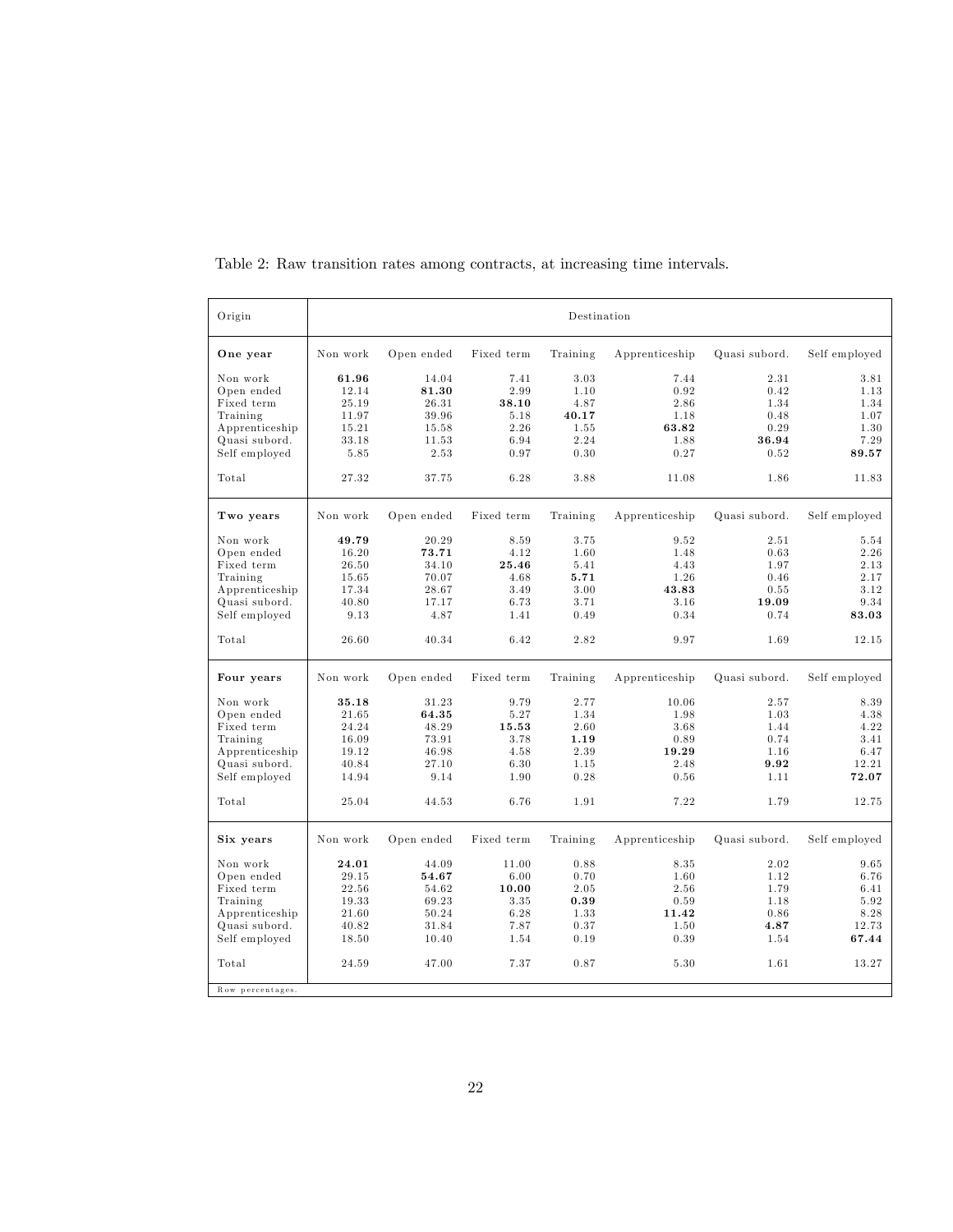| Origin           |                                       | Destination    |                |                |               |                |              |               |               |                |
|------------------|---------------------------------------|----------------|----------------|----------------|---------------|----------------|--------------|---------------|---------------|----------------|
| 1 year           |                                       | Non work       | Open ended     |                | Fixed term    |                | Training     |               | Apprentices   |                |
|                  | Elapsed tenure and<br>other/same firm |                | Other          | Same           | Other         | Same           | Other        | Same          | Other         | Same           |
| Non work         |                                       | 61.96          | 14.04          |                | 7.41          |                | 3.03         |               | 7.44          |                |
| Open ended       | $<$ 12 months<br>$>12$ months         | 18.90<br>8.32  | 11.86<br>9.31  | 59.46<br>77.62 | 3.65<br>1.95  | 0.74<br>0.25   | 1.37<br>0.54 | 0.63<br>0.05  | 1.19<br>0.40  | 0.43<br>0.13   |
| Fixed term       | $<$ 12 months<br>$>12$ months         | 27.24<br>18.95 | 11.63<br>9.39  | 14.60<br>17.15 | 12.70<br>8.48 | 22.20<br>39.35 | 3.15<br>0.90 | 2.67<br>1.08  | 2.43<br>1.99  | 0.53<br>0.54   |
| Training         | $<$ 12 months<br>$>12$ months         | 11.65<br>12.47 | 6.70<br>10.94  | 13.22<br>60.94 | 3.04<br>1.80  | 2.87<br>2.22   | 5.48<br>1.80 | 53.22<br>8.86 | 1.57<br>0.28  | 0.09<br>0.14   |
| Apprentices      | ${<}12$ months<br>$>12$ months        | 18.98<br>11.73 | 4.80<br>4.78   | 2.40<br>18.52  | 2.36<br>1.73  | 0.22<br>0.24   | 1.57<br>1.33 | 0.09<br>0.12  | 10.30<br>5.87 | 58.20<br>53.64 |
| Total            |                                       | 27.32          | 9.74           | 28.01          | 4.36          | 1.93           | 1.79         | 2.09          | 3.67          | 7.41           |
| 2 years          |                                       | Non work       | Open ended     |                | Fixed term    |                | Training     |               | Apprentices   |                |
|                  | Elapsed tenure and<br>other/same firm |                | Other          | Same           | Other         | Same           | Other        | Same          | Other         | Same           |
| Non work         |                                       | 51.60          | 19.81          |                | 8.95          |                | 3.05         |               | 8.21          |                |
| Open ended       | $<$ 24 months<br>$>\!24$ months       | 17.36<br>10.68 | 20.94<br>15.29 | 50.63<br>67.14 | 4.21<br>2.56  | 0.42<br>0.22   | 1.70<br>0.54 |               | 1.54<br>0.44  | 0.22<br>0.08   |
| Fixed term       | $<$ 24 months<br>$>24$ months         | 25.74<br>24.05 | 19.03<br>8.23  | 15.91<br>21.52 | 13.26<br>7.59 | 12.64<br>25.32 | 3.98<br>2.53 |               | 3.35<br>3.16  | 0.55<br>0.63   |
| Training         | $<$ 24 months<br>$>24$ months         | 14.51          | 20.77          | 52.02          | 3.52          | 1.20           | 2.92         | $(\hbox{}^*)$ | 0.86          | 0.00           |
| Apprentices      | $<$ 24 months<br>$>24$ months         | 16.95<br>12.09 | 10.97<br>10.50 | 14.90<br>40.21 | 3.03<br>3.28  | 0.31<br>0.56   | 3.39<br>1.97 |               | 12.80<br>6.09 | 34.21<br>19.68 |
| Total            |                                       | 25.77          | 16.32          | 26.26          | 5.40          | 1.06           | 2.13         |               | 4.49          | 4.09           |
| Row percentages. |                                       |                |                |                |               |                |              |               |               |                |

Table 3: Raw transition rates among contracts at one and two year interval, to the same or to an other firm.

Row percentages.<br>Quasi subord. and Self employed as in Table 2 and not reported; no firm code available.

(\*) A training contract can not last more than 24 months in the same firm. It can be observed as a spell of 25 months for data<br>construction reasons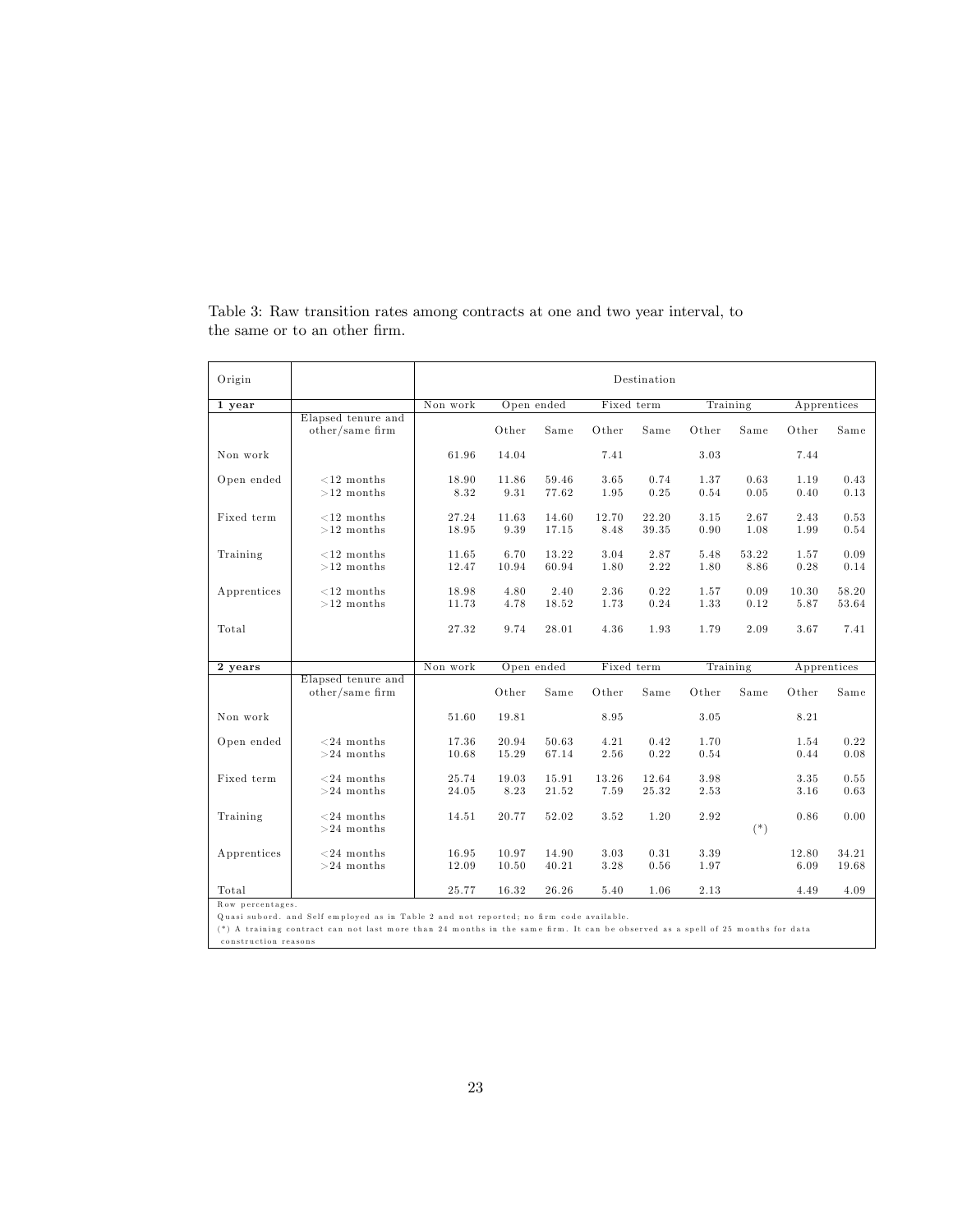| Origin         | Destination |                                                                                            |          |                |               |               |  |  |  |  |
|----------------|-------------|--------------------------------------------------------------------------------------------|----------|----------------|---------------|---------------|--|--|--|--|
|                | Open ended  | Fixed term                                                                                 | Training | Apprenticeship | Quasi subord. | Self employed |  |  |  |  |
| Open ended     | 3.186       | 0.437                                                                                      | 0.405    | $-0.539$       | $-0.347$      | 0.123         |  |  |  |  |
|                | 0.037       | 0.067                                                                                      | 0.102    | 0.094          | 0.152         | 0.100         |  |  |  |  |
| Fixed term     | 1.055       | 2.378                                                                                      | 1.024    | $-0.491$       | $-0.091$      | $-0.590$      |  |  |  |  |
|                | 0.059       | 0.058                                                                                      | 0.110    | 0.130          | 0.191         | 0.187         |  |  |  |  |
| Training       | 2.260       | 0.864                                                                                      | 4.259    | $-0.557$       | $-0.370$      | $-0.022$      |  |  |  |  |
|                | 0.071       | 0.120                                                                                      | 0.084    | 0.214          | 0.344         | 0.231         |  |  |  |  |
| Apprenticeship | 0.936       | $-0.292$                                                                                   | 0.234    | 3.251          | $-1.182$      | $-0.246$      |  |  |  |  |
|                | 0.054       | 0.104                                                                                      | 0.128    | 0.050          | 0.268         | 0.139         |  |  |  |  |
| Quasi subord.  | 0.103       | 0.106                                                                                      | 0.114    | $-1.045$       | 3.400         | 0.832         |  |  |  |  |
|                | 0.107       | 0.139                                                                                      | 0.210    | 0.231          | 0.091         | 0.140         |  |  |  |  |
| Self employed  | 0.405       | 0.089                                                                                      | $-0.141$ | $-1.206$       | 1.754         | 5.389         |  |  |  |  |
|                | 0.117       | 0.172                                                                                      | 0.289    | 0.309          | 0.151         | 0.079         |  |  |  |  |
|                |             |                                                                                            |          |                |               |               |  |  |  |  |
|                |             | Multinomial logit estimates, no controls. S.e. in second rows. Bold if 95 pct significant. |          |                |               |               |  |  |  |  |

Table 4:  $d(kj)$  estimates without individual fixed effects, one year interval

Table 5: delta(kj) estimates controlling for individual fixed effects, one year interval

| Origin         | Destination |            |          |                                                                                                                        |               |               |  |  |  |
|----------------|-------------|------------|----------|------------------------------------------------------------------------------------------------------------------------|---------------|---------------|--|--|--|
|                | Open ended  | Fixed term | Training | Apprenticeship                                                                                                         | Quasi subord. | Self employed |  |  |  |
| Open ended     | 2.600       | 0.612      | 0.028    | $-0.556$                                                                                                               | 0.246         | 0.385         |  |  |  |
|                | 0.066       | 0.094      | 0.138    | 0.137                                                                                                                  | 0.211         | 0.181         |  |  |  |
| Fixed term     | 1.221       | 1.826      | 1.027    | 0.036                                                                                                                  | 0.471         | 0.155         |  |  |  |
|                | 0.092       | 0.099      | 0.169    | 0.186                                                                                                                  | 0.247         | 0.288         |  |  |  |
| Training       | 1.633       | 1.284      | 3.870    | $-0.123$                                                                                                               | 0.639         | 0.225         |  |  |  |
|                | 0.121       | 0.174      | 0.203    | 0.283                                                                                                                  | 0.434         | 0.344         |  |  |  |
| Apprenticeship | 0.684       | 0.124      | 0.331    | 2.288                                                                                                                  | $-0.744$      | $-0.321$      |  |  |  |
|                | 0.095       | 0.154      | 0.201    | 0.095                                                                                                                  | 0.418         | 0.271         |  |  |  |
| Quasi subord.  | 0.513       | 0.843      | 0.727    | $-0.125$                                                                                                               | 2.283         | 1.363         |  |  |  |
|                | 0.189       | 0.197      | 0.375    | 0.411                                                                                                                  | 0.182         | 0.265         |  |  |  |
| Self employed  | 0.463       | 0.701      | 0.042    | $-0.169$                                                                                                               | 0.915         | 3.569         |  |  |  |
|                | 0.218       | 0.292      | 0.442    | 0.429                                                                                                                  | 0.412         | 0.168         |  |  |  |
|                |             |            |          | Discrete time dynamic multinomial logit with fixed effects estimates. S.e. in second rows. Bold if 95 pct significant. |               |               |  |  |  |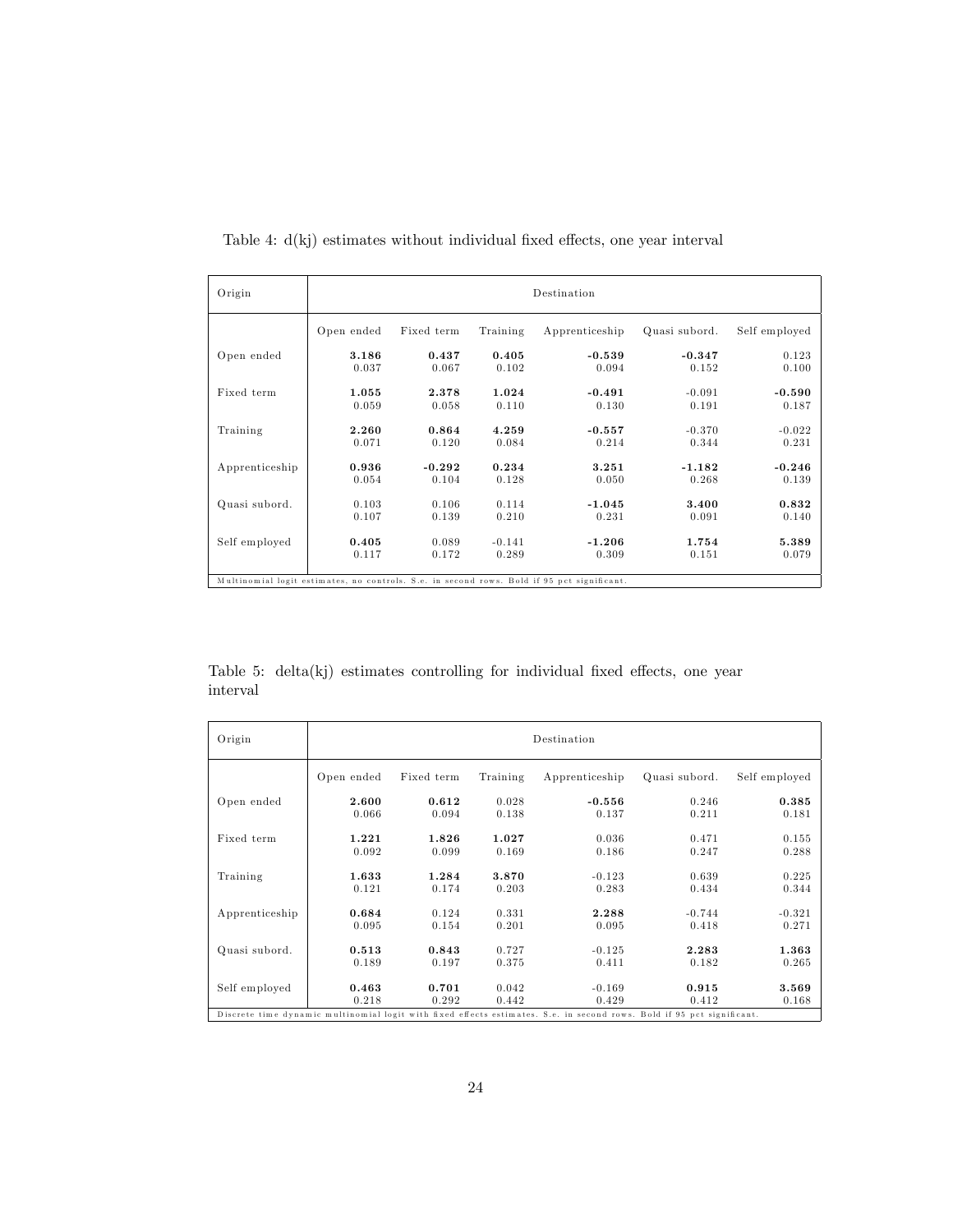| Origin                                                                                                                                                                                                                                                                                                                                 | Destination |            |          |                |               |               |  |  |
|----------------------------------------------------------------------------------------------------------------------------------------------------------------------------------------------------------------------------------------------------------------------------------------------------------------------------------------|-------------|------------|----------|----------------|---------------|---------------|--|--|
|                                                                                                                                                                                                                                                                                                                                        | Open ended  | Fixed term | Training | Apprenticeship | Quasi subord. | Self employed |  |  |
| Open ended                                                                                                                                                                                                                                                                                                                             | 3.186       | 0.437      | 0.405    | $-0.539$       | $-0.347$      | 0.123         |  |  |
|                                                                                                                                                                                                                                                                                                                                        | 0.037       | 0.067      | 0.102    | 0.094          | 0.152         | 0.100         |  |  |
| Fixed term                                                                                                                                                                                                                                                                                                                             | 1.055       | 2.378      | 1.024    | $-0.491$       | $-0.091$      | $-0.590$      |  |  |
|                                                                                                                                                                                                                                                                                                                                        | 0.059       | 0.058      | 0.110    | 0.130          | 0.191         | 0.187         |  |  |
| Training                                                                                                                                                                                                                                                                                                                               | 2.260       | 0.864      | 4.259    | $-0.557$       | $-0.370$      | $-0.022$      |  |  |
|                                                                                                                                                                                                                                                                                                                                        | 0.071       | 0.120      | 0.084    | 0.214          | 0.344         | 0.231         |  |  |
| Apprenticeship                                                                                                                                                                                                                                                                                                                         | 0.936       | $-0.292$   | 0.234    | 3.251          | $-1.182$      | $-0.246$      |  |  |
|                                                                                                                                                                                                                                                                                                                                        | 0.054       | 0.104      | 0.128    | 0.050          | 0.268         | 0.139         |  |  |
| Quasi subord.                                                                                                                                                                                                                                                                                                                          | 0.103       | 0.106      | 0.114    | $-1.045$       | 3.400         | 0.832         |  |  |
|                                                                                                                                                                                                                                                                                                                                        | 0.107       | 0.139      | 0.210    | 0.231          | 0.091         | 0.140         |  |  |
| Self employed                                                                                                                                                                                                                                                                                                                          | 0.405       | 0.089      | $-0.141$ | $-1.206$       | 1.754         | 5.389         |  |  |
|                                                                                                                                                                                                                                                                                                                                        | 0.117       | 0.172      | 0.289    | 0.309          | 0.151         | 0.079         |  |  |
| Multinomial logit estimates, no controls. S.e. in second rows. Bold if 95 pct significant.<br>A training contract can not last more than 24 months in the same firm. It can be observed as a spell of 25 months for data<br>construction reasons. Hence, d(training,training) estimates at two year distance are not totally reliable. |             |            |          |                |               |               |  |  |

Table 6:  $d(kj)$  estimates without individual fixed effects, two year interval

Table 7: delta $(kj)$  estimates controlling for individual fixed effects, two year interval

| Origin         | Destination                                                                                                           |                |                   |                   |                   |                   |  |  |  |  |
|----------------|-----------------------------------------------------------------------------------------------------------------------|----------------|-------------------|-------------------|-------------------|-------------------|--|--|--|--|
|                | Open ended                                                                                                            | Fixed term     | Training          | Apprenticeship    | Quasi subord.     | Self employed     |  |  |  |  |
| Open ended     | 1.736<br>0.131                                                                                                        | 0.432<br>0.174 | $-0.206$<br>0.241 | $-0.506$<br>0.221 | $-0.028$<br>0.395 | 0.574<br>0.357    |  |  |  |  |
| Fixed term     | 0.694<br>0.170                                                                                                        | 1.599<br>0.224 | 0.654<br>0.337    | 0.590<br>0.335    | 1.306<br>0.513    | $-0.787$<br>0.566 |  |  |  |  |
| Training       | 1.422                                                                                                                 | 0.786          | 2.180             | 0.009             | $-0.514$          | 0.898             |  |  |  |  |
|                | 0.202<br>0.354                                                                                                        | 0.320<br>0.384 | 0.538             | 0.448             | 0.848<br>$-0.904$ | 0.597             |  |  |  |  |
| Apprenticeship | 0.173                                                                                                                 | 0.247          | 0.557<br>0.371    | 1.942<br>0.215    | 0.648             | $-0.763$<br>0.460 |  |  |  |  |
| Quasi subord.  | 0.142<br>0.326                                                                                                        | 0.703<br>0.368 | 1.034<br>0.733    | 0.101<br>0.714    | 1.286<br>0.367    | 1.178<br>0.502    |  |  |  |  |
| Self employed  | 0.851<br>0.413                                                                                                        | 0.277<br>0.537 | 0.711<br>0.869    | $-0.696$<br>0.985 | $-0.561$<br>1.126 | 3.543<br>0.436    |  |  |  |  |
|                | Discrete time dynamic multinomial logit with fixed effects estimates. S.e. in second rows. Bold if 95 pct significant |                |                   |                   |                   |                   |  |  |  |  |

A training contract can not last more than 24 months in the same firm. It can be observed as a spell of 25 months for data construction reasons. Hence, delta (training, training) estimates at two year distance are not totally reliable.